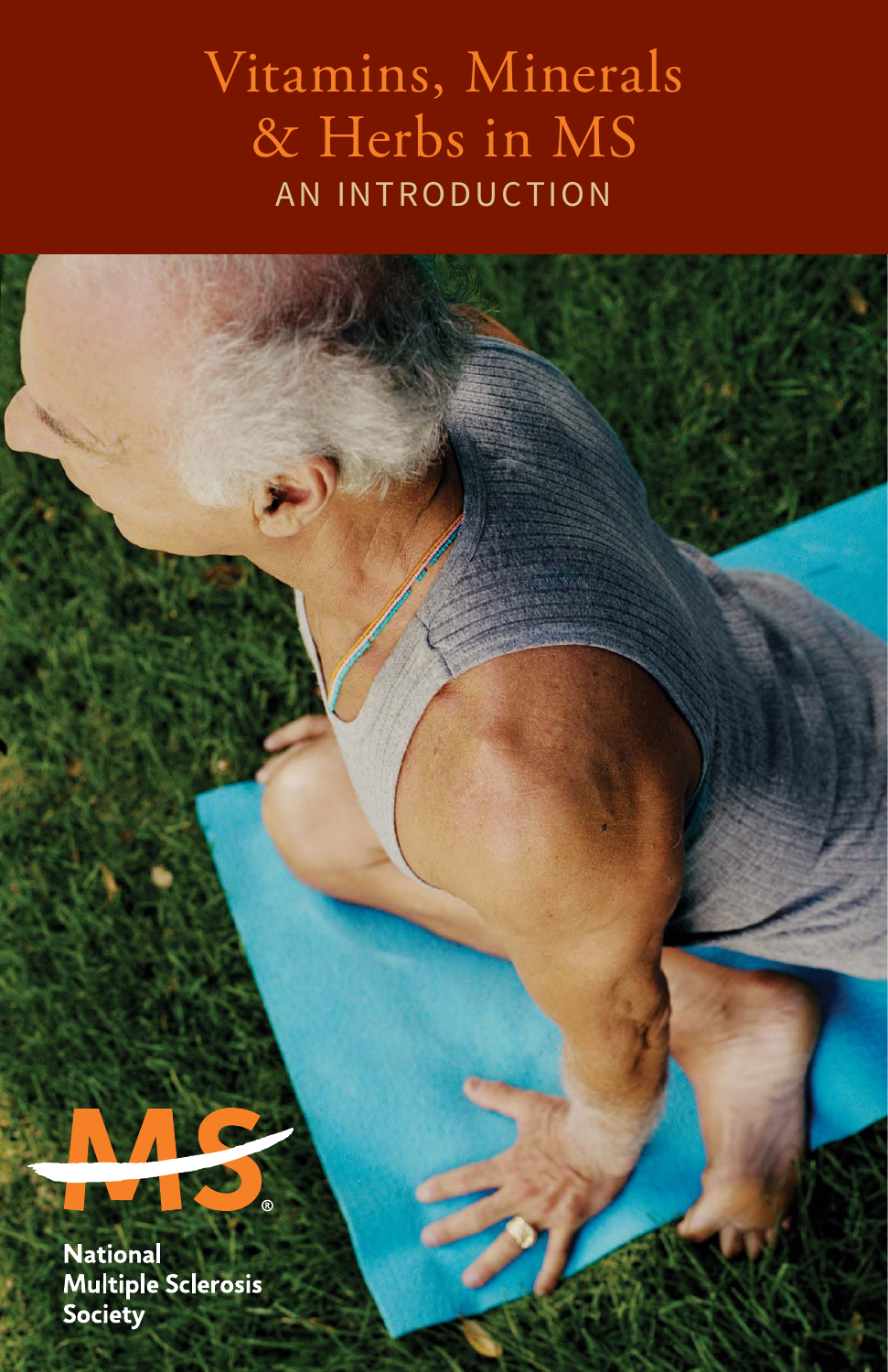Eric (front cover), diagnosed in 1951.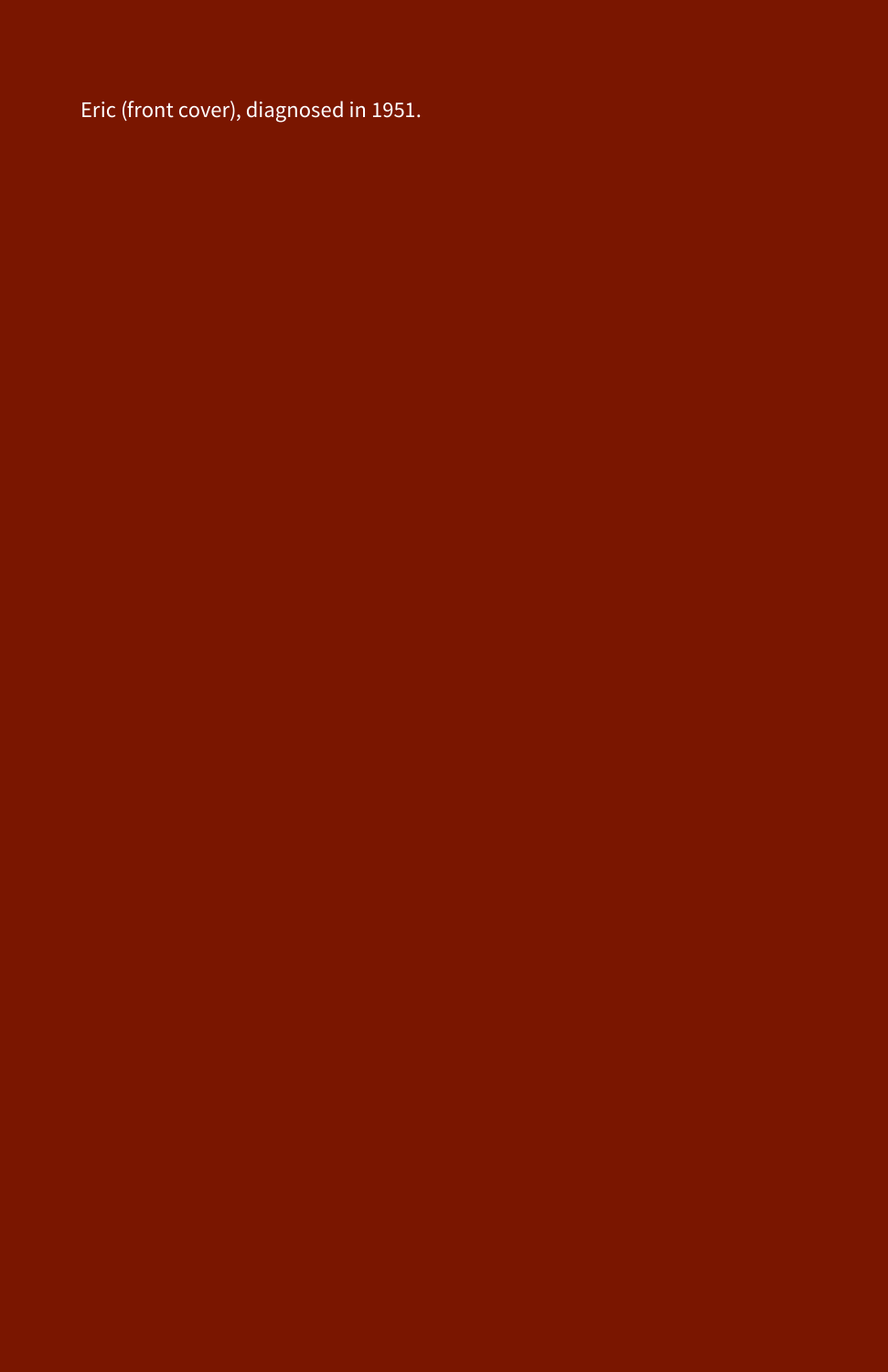## Vitamins, Minerals & Herbs in MS AN INTRODUCTION

#### BY: ALLEN BOWLING, MD, PHD

Allen Bowling, MD, PhD, is Physician Associate at the Colorado Neurological Institute (CNI) and Clinical Professor of Neurology at the University of Colorado.

This publication is supported by contributions to the National Multiple Sclerosis Society from its members and friends.

© 2018 NATIONAL MS SOCIETY. ALL RIGHTS RESERVED.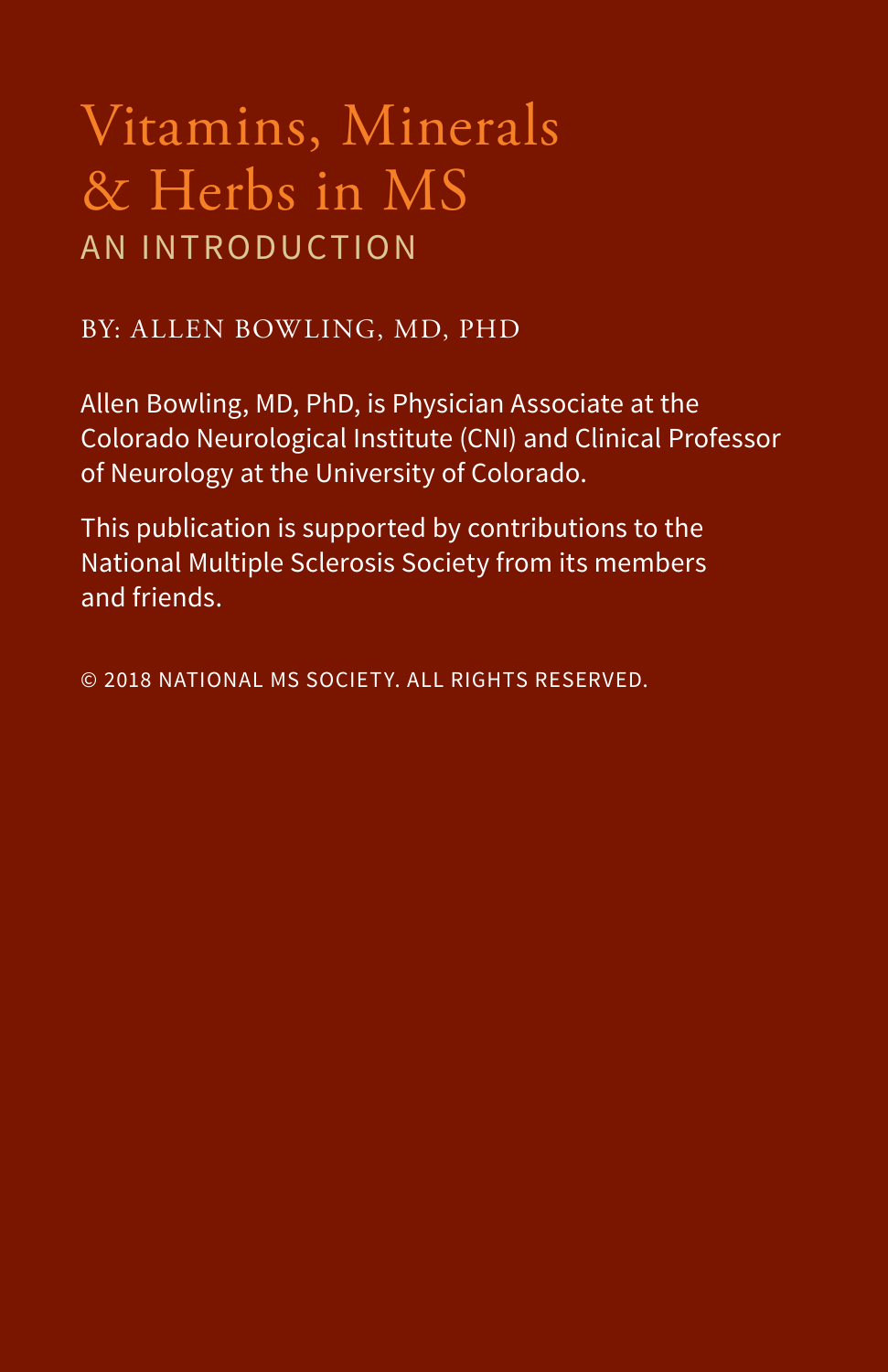# Introduction

Multiple sclerosis (MS) is a highly unpredictable disease of the central nervous system that commonly causes relapses of neurological symptoms and worsening of symptoms over time. Disease modifying therapies (DMT's), approved by the US Food and Drug Administration (FDA), can modify the MS disease process and slow worsening. However, despite the use of DMT's, many people experience symptoms that interfere with daily activities. Many people take supplements in an effort to reduce symptom severity—and with the hope of potentially impacting the MS process.

There is considerable popular literature suggesting benefits of many supplements for MS and this booklet provides information on the potential benefits as well as the known risks of commonly used vitamins, minerals and herbs.

Dietary supplements, such as those discussed in this booklet, are not studied with the same rigor as FDA approved medicines for MS and sometimes little is known about risks and possible benefits. It is important to always discuss any supplements you are taking or are considering with your MS provider.

For additional information on supplements and other complementary treatments, see the reference section on page 23.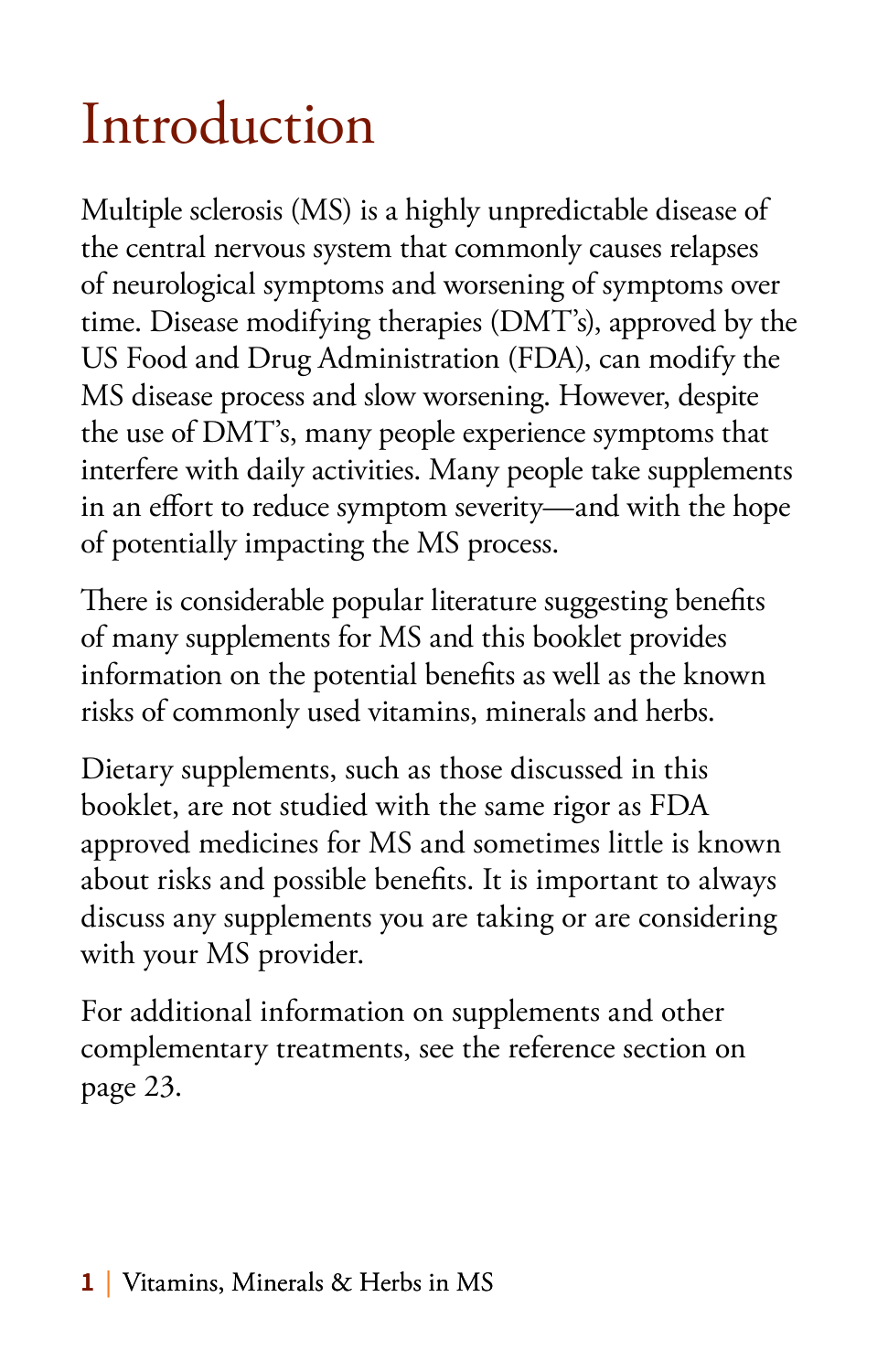# General Information for Evaluating Supplements

To weigh the pros and cons of dietary supplements fairly requires a basic understanding of the role of the immune system in MS. Thoughtful supplementation also requires an understanding of evidence about safety and effectiveness, dosing issues, and the law relating to supplements.

**Impact of MS on the Immune System:** In MS, the immune system actively damages myelin (the protective covering of nerves) in the brain and spinal cord (the central nervous system). Most treatments for MS involve the attempt to down-regulate the immune system.

The details of the immune system are very complex, but in general it may be best to assume that in MS, immune stimulation may be dangerous and immune down-regulation may be beneficial. Accordingly, supplements that are supposed to "boost" or "improve" immune function may be the **worst choice** for people with MS.

Unfortunately, the immune effects of many supplements are poorly understood. Often the use of supplements requires users to make reasonable inferences based on limited evidence. However, inferences may seem reasonable and still be incorrect.

**Evidence of Effectiveness, Safety and Risks:** In addition to adverse immune system effects in MS, supplements may provoke MS symptoms, interact with common MS medications, or have serious side effects. More than 200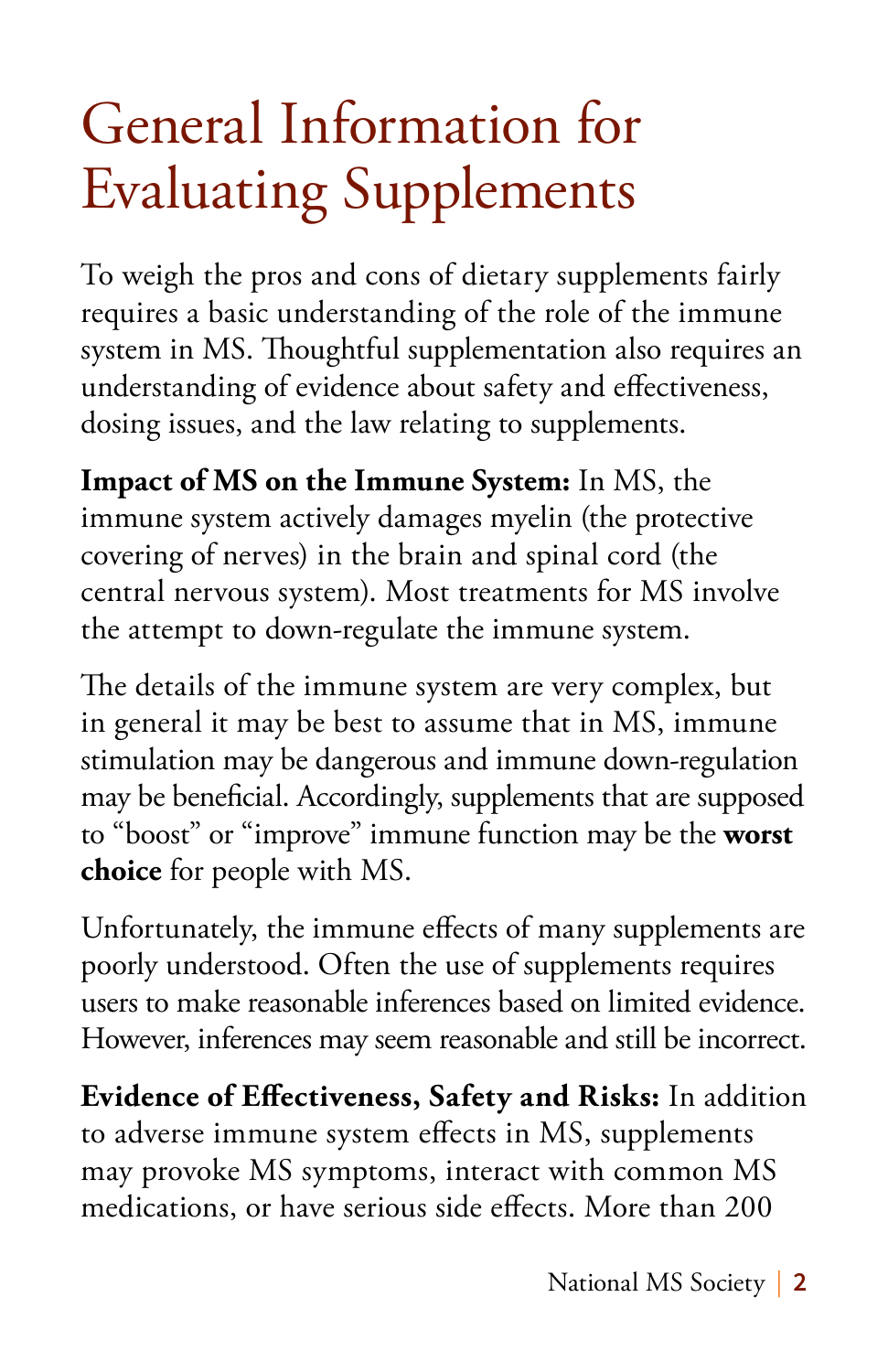different supplements may produce these types of negative effects in MS. Some of these supplements will be discussed in this booklet. A more detailed listing of these potentially harmful supplements may be found in **Optimal Health with Multiple Sclerosis: A Guide to Integrating Lifestyle, Alternative, and Conventional Medicine**, by Allen Bowling, MD, PhD. (page 378).

Often what is used to support the use of supplements is simply a story, sometimes called "anecdotal evidence." This is the least reliable of all the various kinds of evidence. Particularly in MS, where symptoms come and go unpredictably, improvement in symptoms may appear to be related to the use of supplements when it is not.

The best evidence is generally obtained from carefully controlled trials among a large group of people with MS. Another source of evidence is animal studies. These studies can be helpful, but may also be misleading because substances may work very differently in animals than they do in humans. Evidence can also be obtained from experiments done in laboratories. Again, these studies are helpful, but can't be considered definitive in any way.

**Dose Matters:** Dose is a critical factor with any medication or supplement, and more is **not** always better. Supplements may have different effects depending on the size of the dose that is taken. While a small amount of certain supplements may be useful, larger amounts may be dangerous. Proper dose should always be considered before beginning supplementation. Therein lies a challenge however, because the ingredients in supplements are generally not clearly labeled.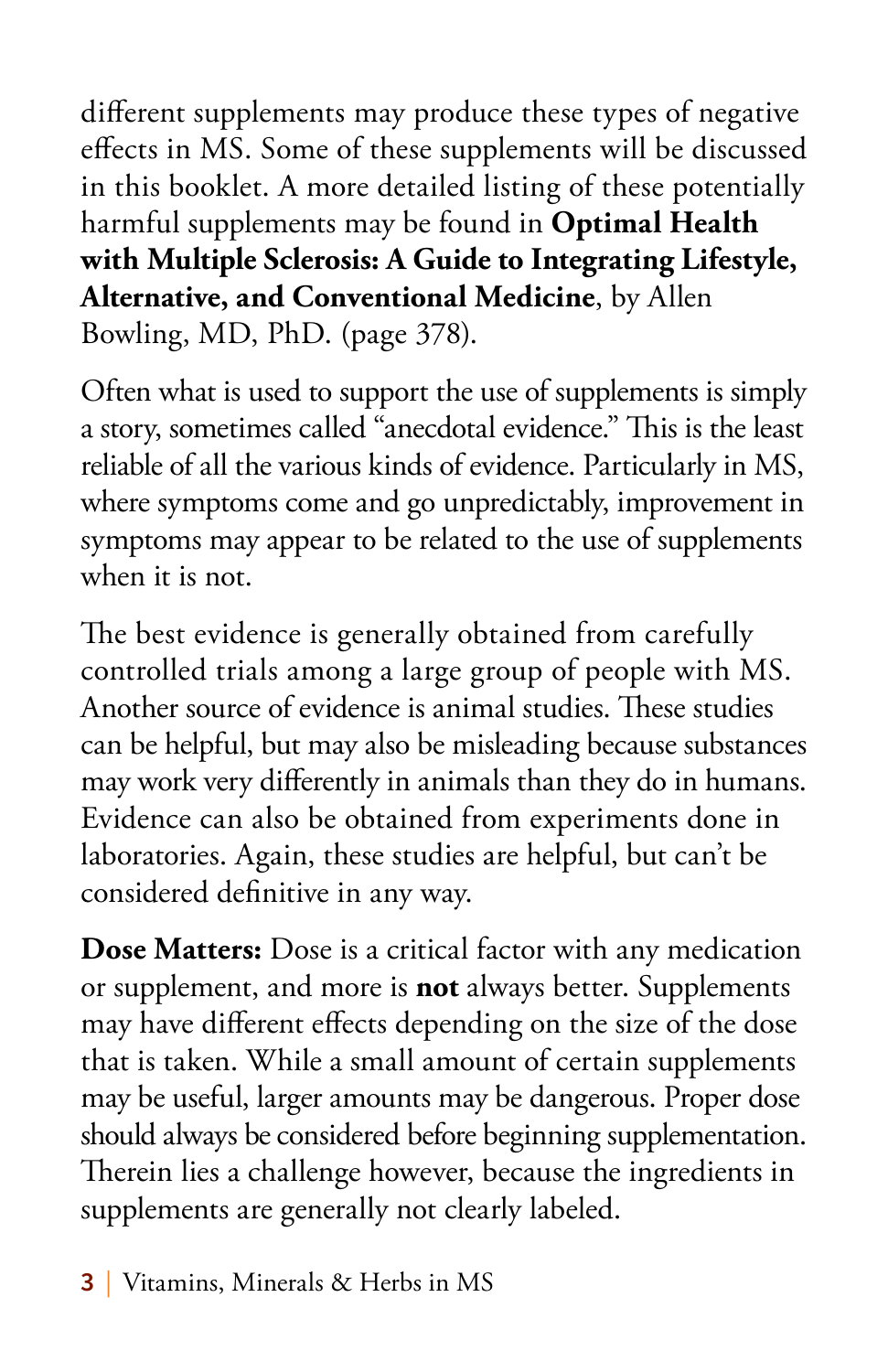**Absence of Regulation:** In the United States, supplements are not regulated in the same rigorous way that medications are. Before being marketed, medications must undergo controlled clinical trials that demonstrate their effectiveness and safety for the treatment of particular medical conditions. This is in sharp contrast to dietary supplements. Manufacturers of supplements are not required to prove the effectiveness of their products or accurately report what is contained in them. As a result, supplements may contain varying amounts of the active ingredients and be of variable quality. Consequently, users of any supplements should be cautiously skeptical when reading marketing information from the seller and, in general, be mindful of the fact that the U.S. Food and Drug Administration (FDA) has not evaluated the product for efficacy or safety. For this reason, the labels of dietary supplements are not permitted to make specific claims to treat or cure any particular illness.

## Specific Information About Select Vitamins, Minerals and Herbs

The number of available vitamins, minerals and herbs is too great to catalog here, so we have included those that many people with MS choose to use.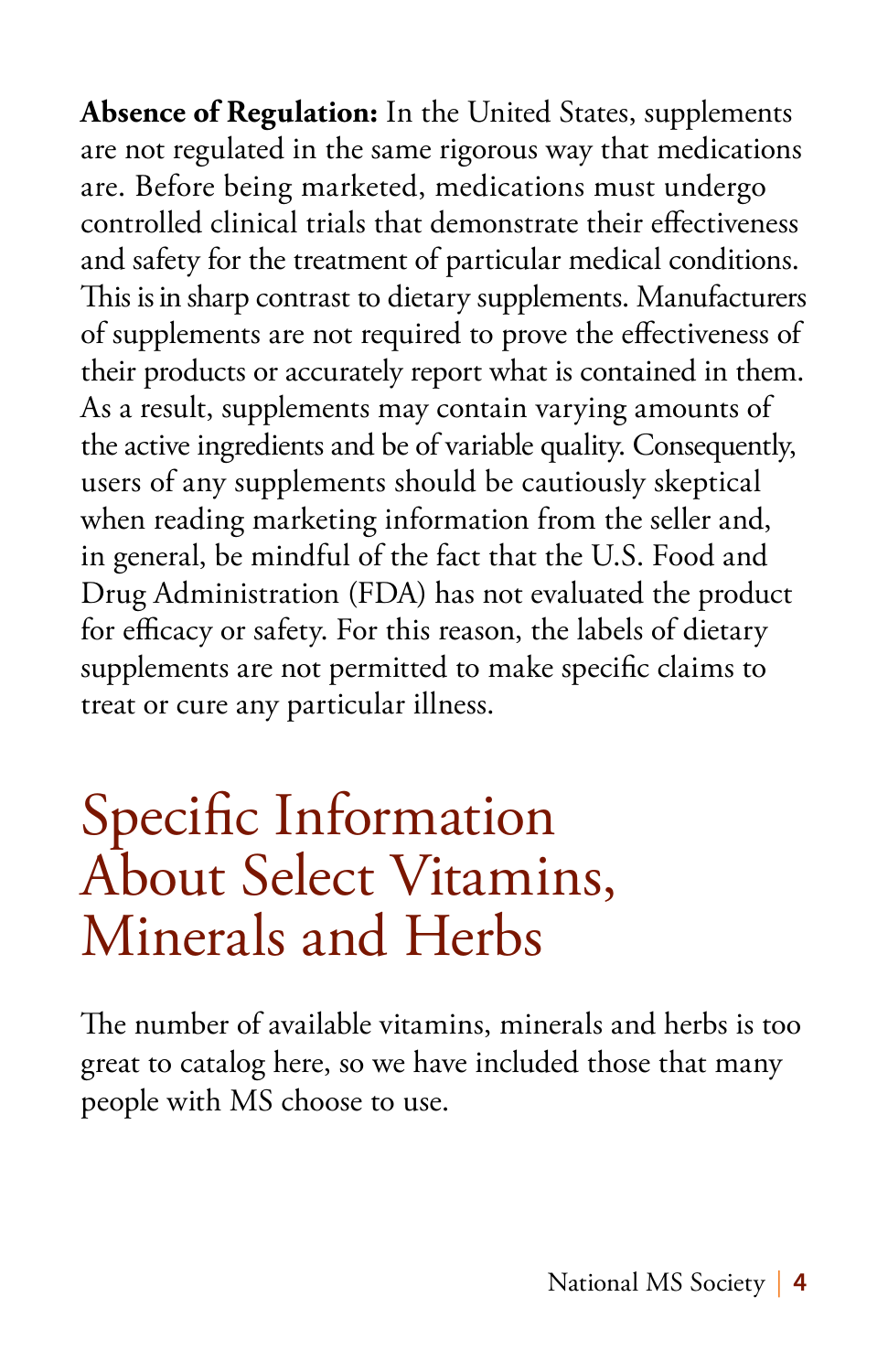## **Vitamins**

Vitamins are a group of organic compounds that are needed for cell function, growth and development. Most vitamins are obtained through the foods we eat or from dietary supplements. The Food and Nutrition Board of the National Academy of Sciences has established a recommended daily allowance (RDA) or adequate intake (AI) for vitamins and minerals. Although there are technical differences between the RDA and AI, the term RDA will be used in this text. The RDA represents the minimum amount of each vitamin or mineral that we should obtain from our diet on a daily basis to avoid disease. On that point, there is little disagreement. On the other hand, the question of whether larger doses of vitamins are beneficial is controversial. Vitamins do not function in isolation from one another, but rather work in careful balance. Accordingly, a high concentration of one vitamin might cause a relative deficiency of another.

Dietary sources of vitamins, such as fruits and vegetables, appear to be preferable to vitamin supplements. Perhaps this is because fruits and vegetables contain vitamins in useful proportions, as well as fiber, minerals and other unidentified chemicals found in plants that together play a role in good nutrition and disease prevention.

Vitamins that seem of particular interest to people with MS include vitamin D, the antioxidant vitamins, vitamin B6 and vitamin B12.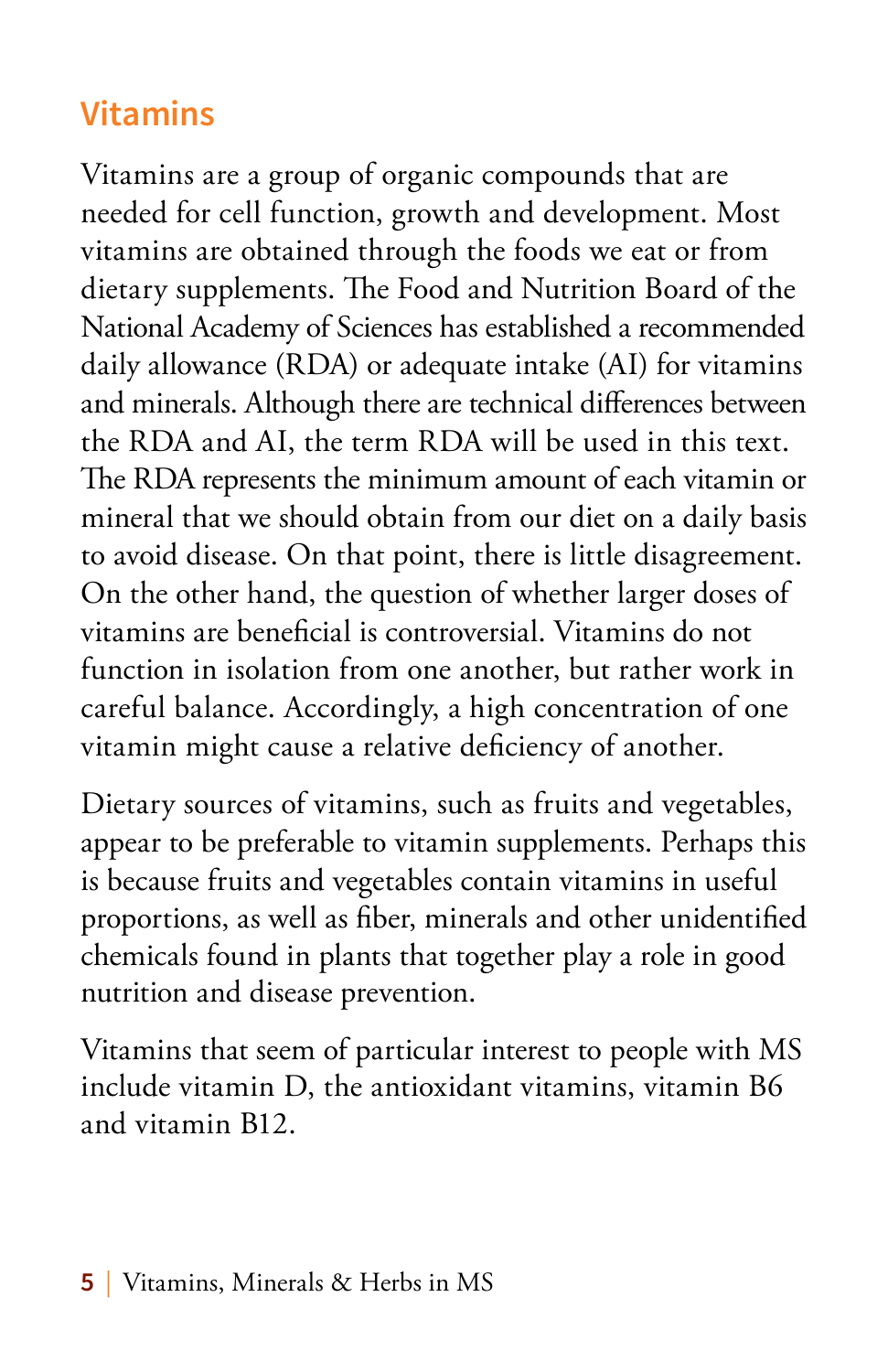#### Vitamin D

Vitamin D is a hormone, or chemical messenger, in the body. Vitamin D is important for absorption of calcium and for bone growth, and has an important role in cell, neuromuscular and immune function. Dietary sources of vitamin D include fish and fortified foods such as dairy products and breakfast cereals. Vitamin D is produced in the skin in response to sunlight, but this production is limited by geographic location, skin pigmentation and season.

Multiple studies have associated higher vitamin D intake and higher vitamin D levels with lower risk of developing MS. For example, one large-scale study involving nurses suggested that those who had higher vitamin D intake, in the form of multivitamin supplements, may have had a reduced risk of developing MS. Another study involving people in the military similarly found that higher blood levels of vitamin D seemed to protect people from developing MS.

Studies in the laboratory and in people with MS indicate that vitamin D may also alter immune function in ways that have beneficial effects on the course of MS. Several studies have shown that low vitamin D levels are associated with an increased risk of having attacks (also called relapses or exacerbations) and developing new MRI lesions. Low levels have also been associated with increased levels of disability.

Importantly, these studies only demonstrate an association of low vitamin D with attacks, MRI lesions and disability — these studies do not definitively show that taking vitamin D supplements causes reduction in attack risk or disability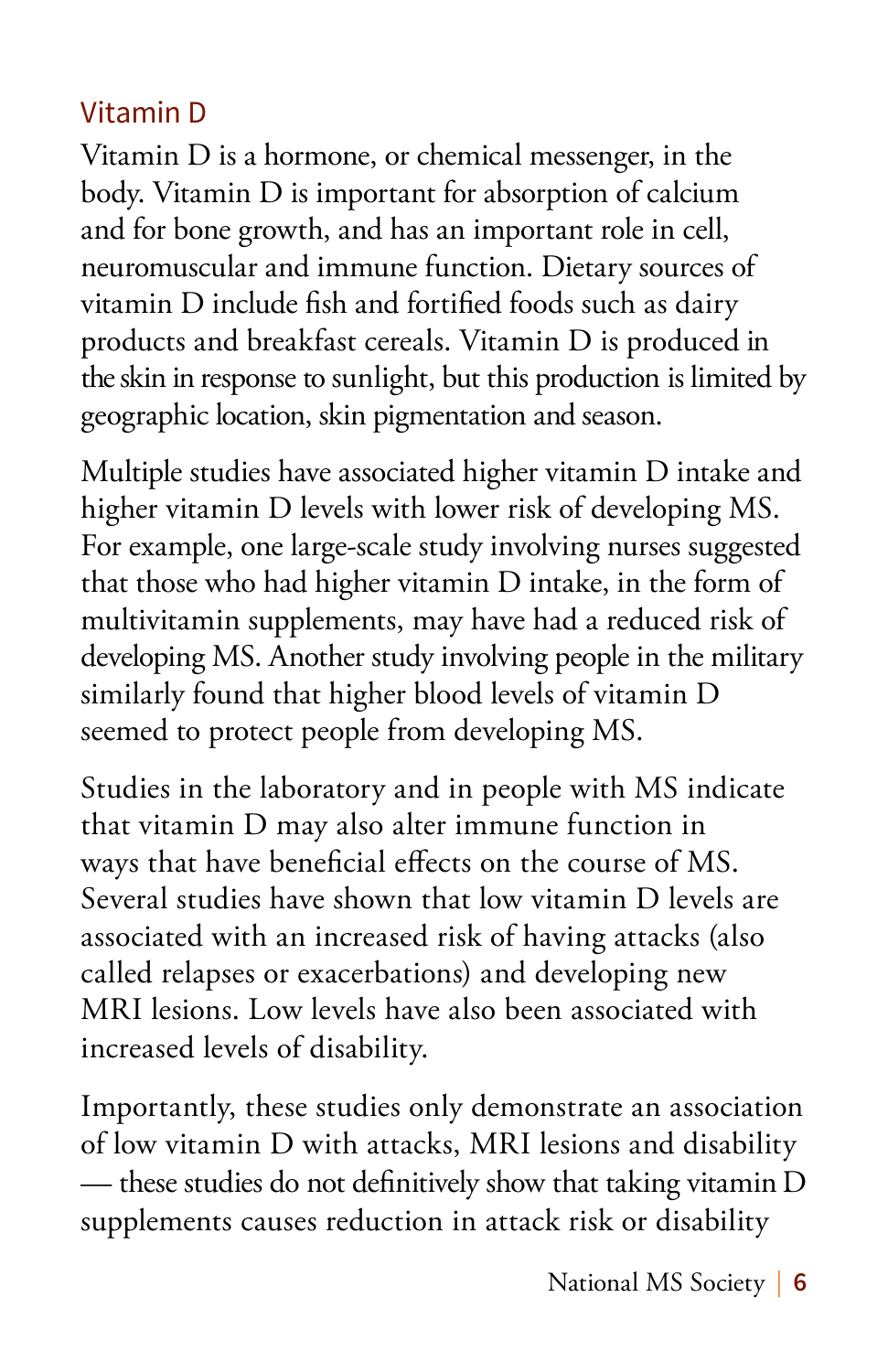progression. To determine whether taking vitamin D supplements has such beneficial effects would require "intervention" studies, similar to those done with experimental MS drugs, in which vitamin D supplements are given to a large group of people with MS and the course of their disease is compared to that of a control group that does not take vitamin D. The results from this type of intervention study in MS are not yet available. As a result, the information to date about the effect of vitamin D on the course of MS is suggestive but not definitive.

Vitamin D also plays an essential role in bone health. There is increasing awareness that low bone density (osteoporosis) may be under-diagnosed and under-treated in many people, including those with MS. Importantly, many people with MS have risk factors for developing osteoporosis:

- $\blacksquare$  female gender
- $\blacksquare$  decreased physical activity
- $\blacksquare$  decreased exposure to sunlight
- $\blacksquare$  frequent treatment with steroids

People with MS should talk with their healthcare providers about whether blood testing of vitamin D levels is reasonable. Those who have risk factors for osteoporosis may need bone density tests.

Supplementation with vitamin D and calcium should be discussed with health professionals. The RDA for vitamin D is 600–800 IU for adults. Vitamin D3 rather than D2 is generally considered the preferred form of vitamin D.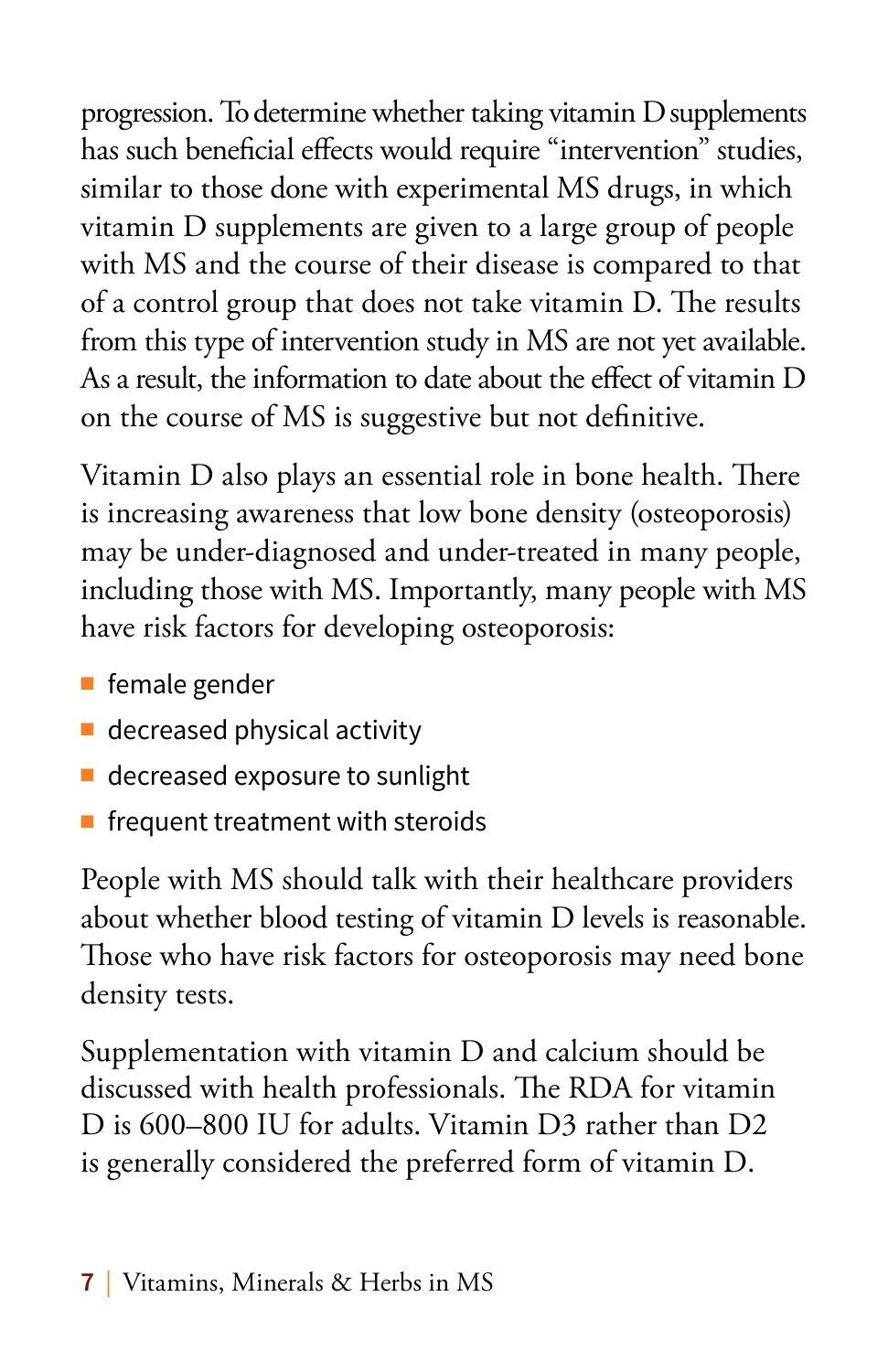Doses greater than 4,000 IU daily may cause toxic effects and should not be used unless prescribed by a physician. Symptoms associated with vitamin D toxicity may include a buildup of calcium in your blood (hypercalcemia), which can cause nausea and vomiting, weakness, frequent urination, bone pain and the formation of kidney stones.

### The Antioxidant Vitamins

Free radicals, also known as oxidants, are highly unstable molecules in the body that can react with and damage nearby cells. Free radicals contribute to illness and aging. The antioxidant vitamins include vitamin A (or its safer orm, beta-carotene), vitamin C and vitamin E. As the name implies, antioxidants tend to decrease the damage caused by oxidants or free radicals. Vitamin B6 and vitamin B12 also play important roles in the antioxidant mechanisms. Antioxidant vitamins A, E and C are generally available in fruits and vegetables. Vitamins B6 and B12 are found in more protein rich foods.

Preliminary evidence suggests that the damage caused by free radicals may be involved in the disease process in MS. However, there are no well-documented published studies of people with MS that show a clinical benefit related to antioxidant supplements.

The safety of taking antioxidants in supplement form for people with MS has not been clearly established either. One small, 5-week study indicates that antioxidants are safe for people with MS, but the study is too small and short to be conclusive.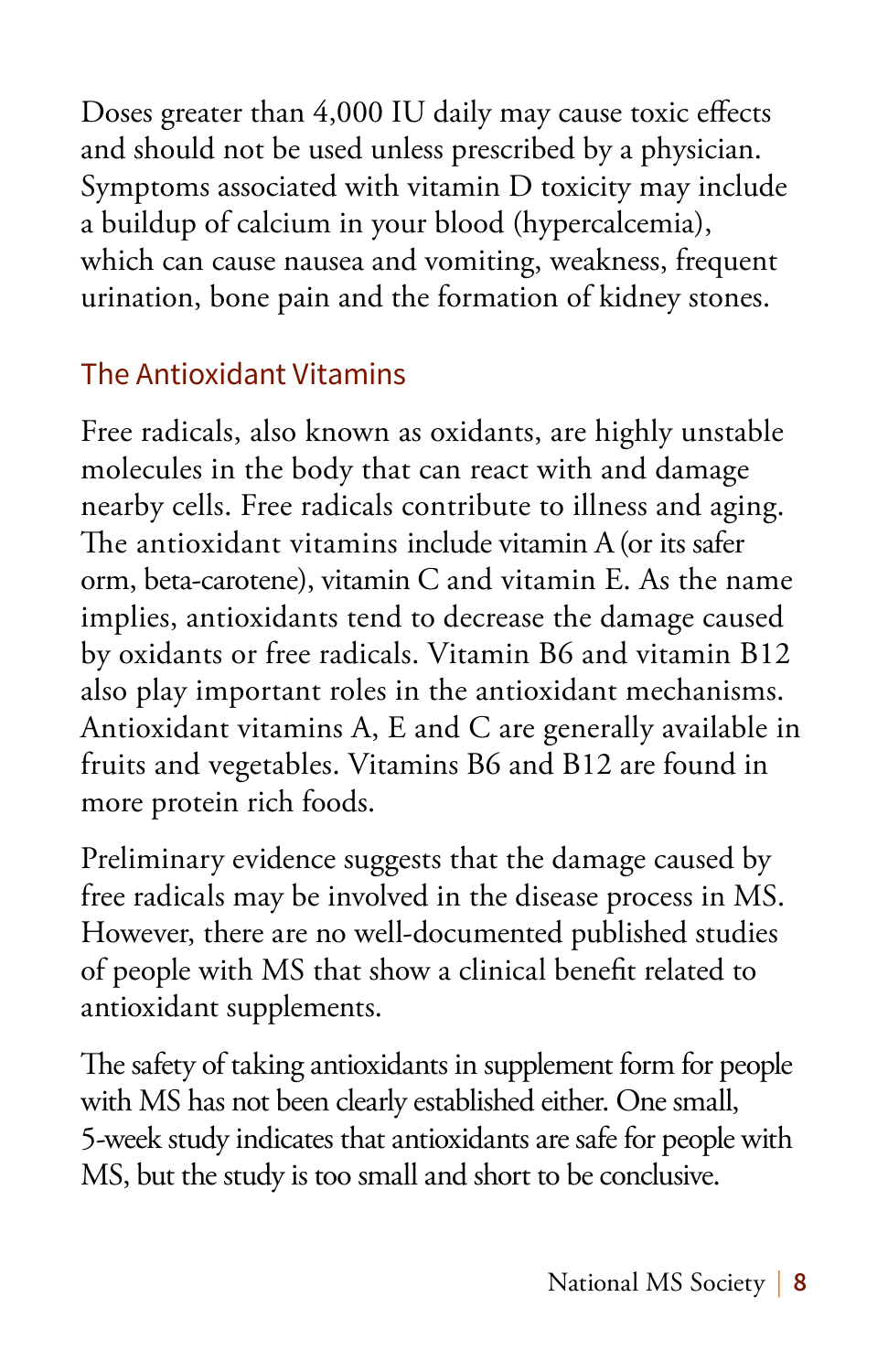There is an important theoretical risk to consider. Antioxidant vitamins stimulate the immune system in laboratory experiments and in some groups of people. In MS, where an overactive immune system appears to be part of the disease process, stimulation may be dangerous.

In summary, there is limited evidence suggesting that antioxidants may be beneficial but there are theoretical risks involved, too.

The most reasonable course may be for people to obtain antioxidants by eating 2–4 servings of fruits and 3–4 servings of vegetables every day. If antioxidant supplements are used, it may be best to use them in moderation.

## **Specific Issues Regarding the Antioxidant Vitamins**

## Vitamin A and Pregnancy

Vitamin A is necessary for vision and promotes normal growth and differentiation of cells in the body. Vitamin A is fat soluble and is found in liver, eggs and cod liver oil.

Fat soluble vitamins are stored in the body and high levels may accumulate over time. The RDAs for women and men are 2,300 and 3,000 IU per day, respectively. In general, people should avoid doses in excess of 10,000 IU per day.

Some studies have concluded that vitamin A in amounts greater than 10,000 IU may produce birth defects. Pregnant women taking cod liver oil (which contains vitamin A) must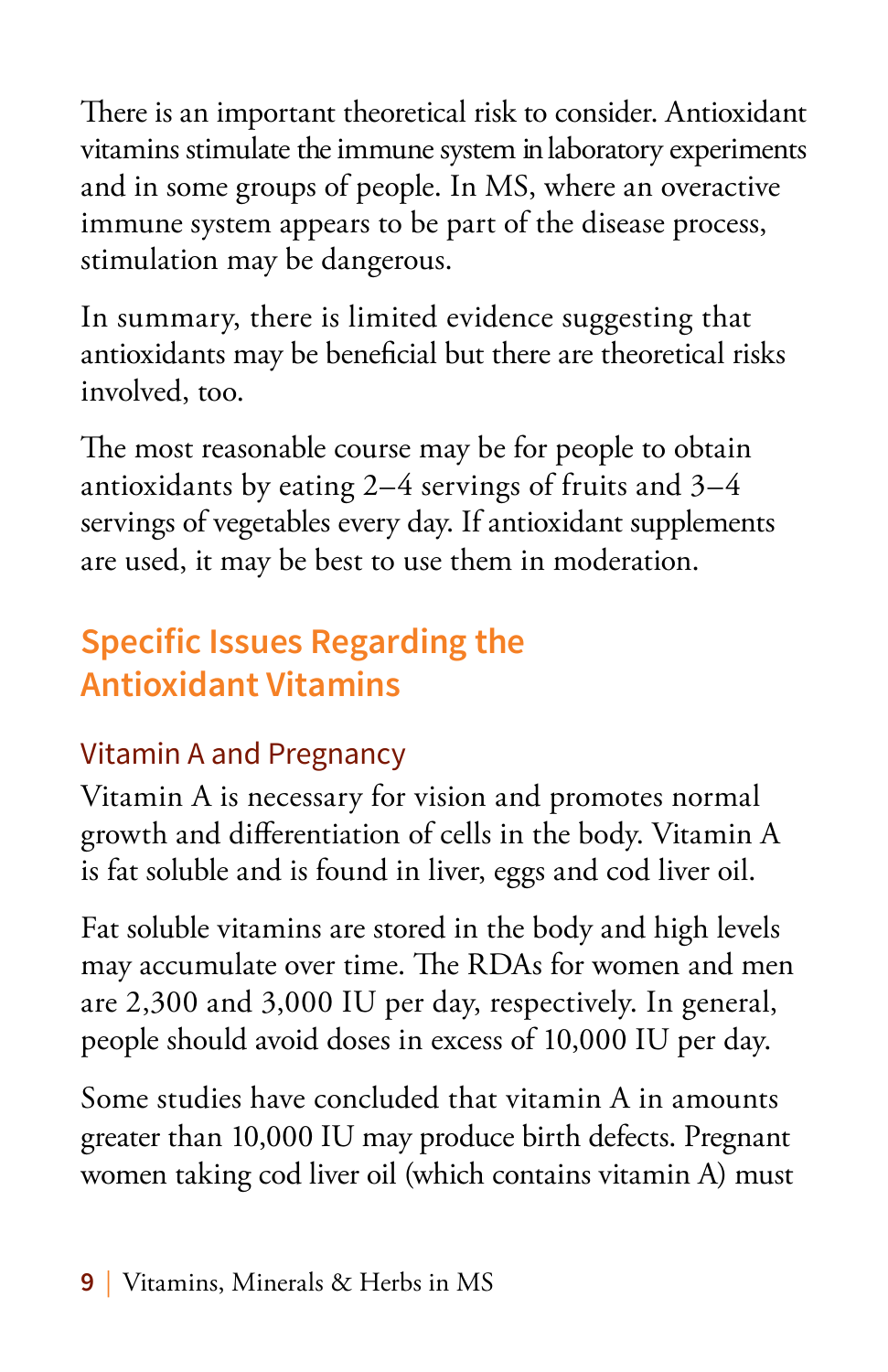use caution to ensure that they are not consuming excessive amounts of vitamin A. In general, pregnant women should obtain vitamin A in the form of beta-carotene found in fruits and vegetables.

### Vitamin C and Urinary Tract Infections

Vitamin C, also known as ascorbic acid, plays a role in building and maintaining body tissues. Vitamin C is readily available in foods such as citrus fruits and tomatoes. The RDAs for this vitamin are 90 milligrams for men and 75 milligrams for women under normal circumstances. The RDA for smokers includes an additional 35 milligrams.

For a variety of reasons, people with MS tend to be at an increased risk for urinary tract infections. Some people supplement with vitamin C to acidify the urine, thereby creating a challenge to infection-causing bacteria. However, the weight of evidence suggests that vitamin C does not acidify urine. There is more evidence to support the use of cranberry to prevent urinary tract infections than there is for vitamin C.

Whether a higher intake of vitamin C is beneficial is controversial. The proper dose of vitamin C (and all other vitamins) for people with MS is unresolved. Daily doses greater than 2,000 milligrams may cause diarrhea or kidney damage.

## Vitamin E and Polyunsaturated Fatty Acids (PUFAs)

Vitamin E prevents oxidative damage to cell membranes or linings and can be obtained from vegetable oils, fruits, vegetables, nuts and meat.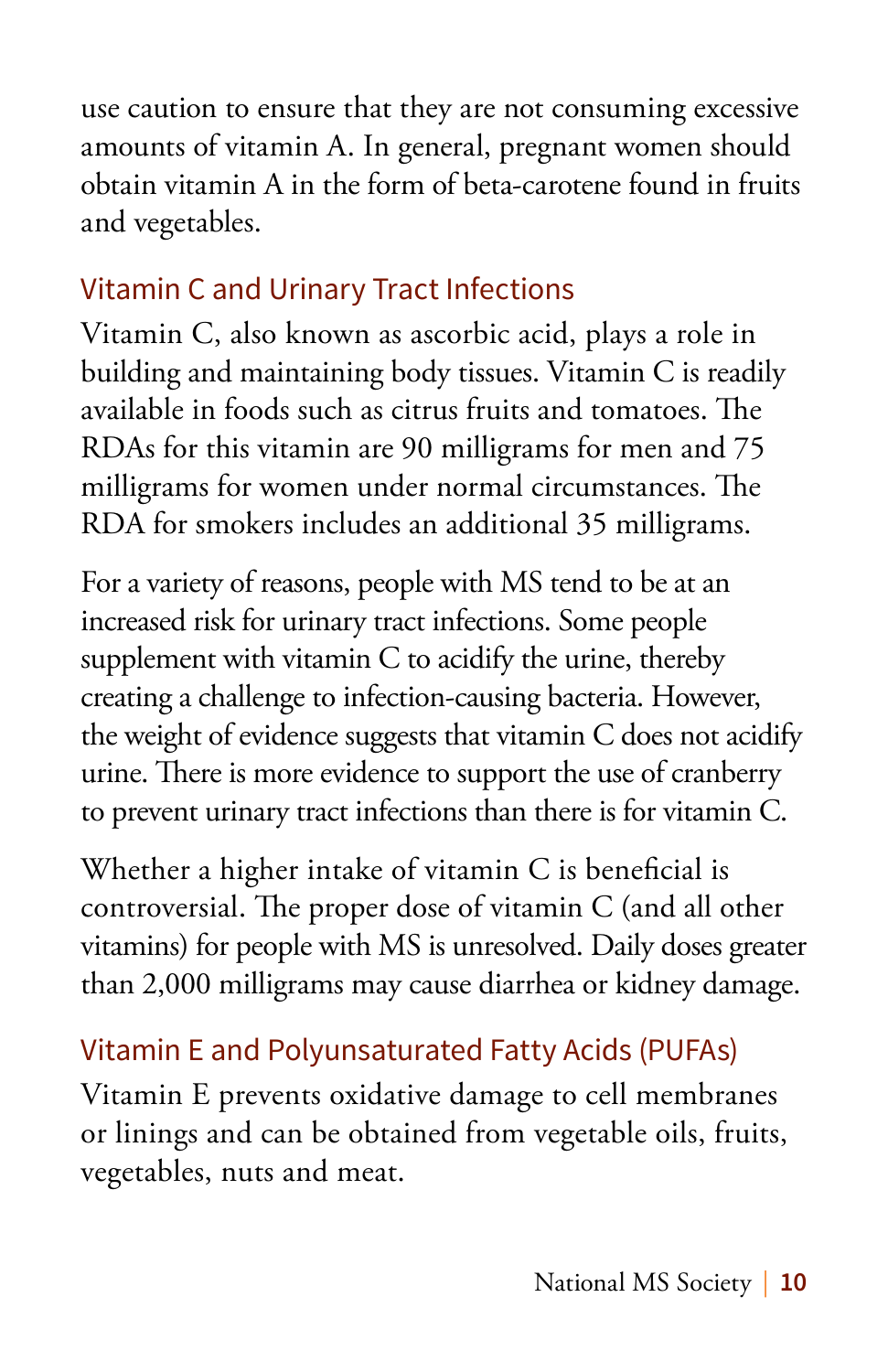The body's requirements for vitamin E increase as the intake of polyunsaturated fats (PUFAs) in the diet increases. This is relevant to MS because some people with MS increase their consumption of PUFAs in the hope that PUFAs are beneficial in MS. This is a complex topic and beyond the scope of this review. For more information see **Optimal Health with Multiple Sclerosis: A Guide to Integrating Lifestyle, Alternative, and Conventional Medicine**, by Allen Bowling, MD, PhD. (page 159).

In general, the additional amount of vitamin E needed in diets that are high in PUFAs is quite low: approximately 0.9–1.3 additional IU of vitamin E is needed for each additional gram of PUFA. This means that a person consuming 25 grams of PUFAs daily needs only an additional 20–30 IU of vitamin E daily.

The RDA for vitamin E is 22 IU for both men and women. Daily vitamin E doses greater than 1,500 IU should be avoided. One meta-analysis (a study that combines data from multiple previous studies) identified an increased mortality among users of 400 IU or more of vitamin E. And among smokers, vitamin E may increase the risk of lung cancer. Consuming substantially lower doses of vitamin E (in the range of 100 IU or less) may be preferable in light of the unresolved questions about the immune effects of vitamin E in people with MS.

#### Vitamin B6

Also known as pyridoxine, vitamin B6 is found in a wide variety of foods, including fish (especially salmon and tuna fish), pork and chicken, beans, bananas and many vegetables.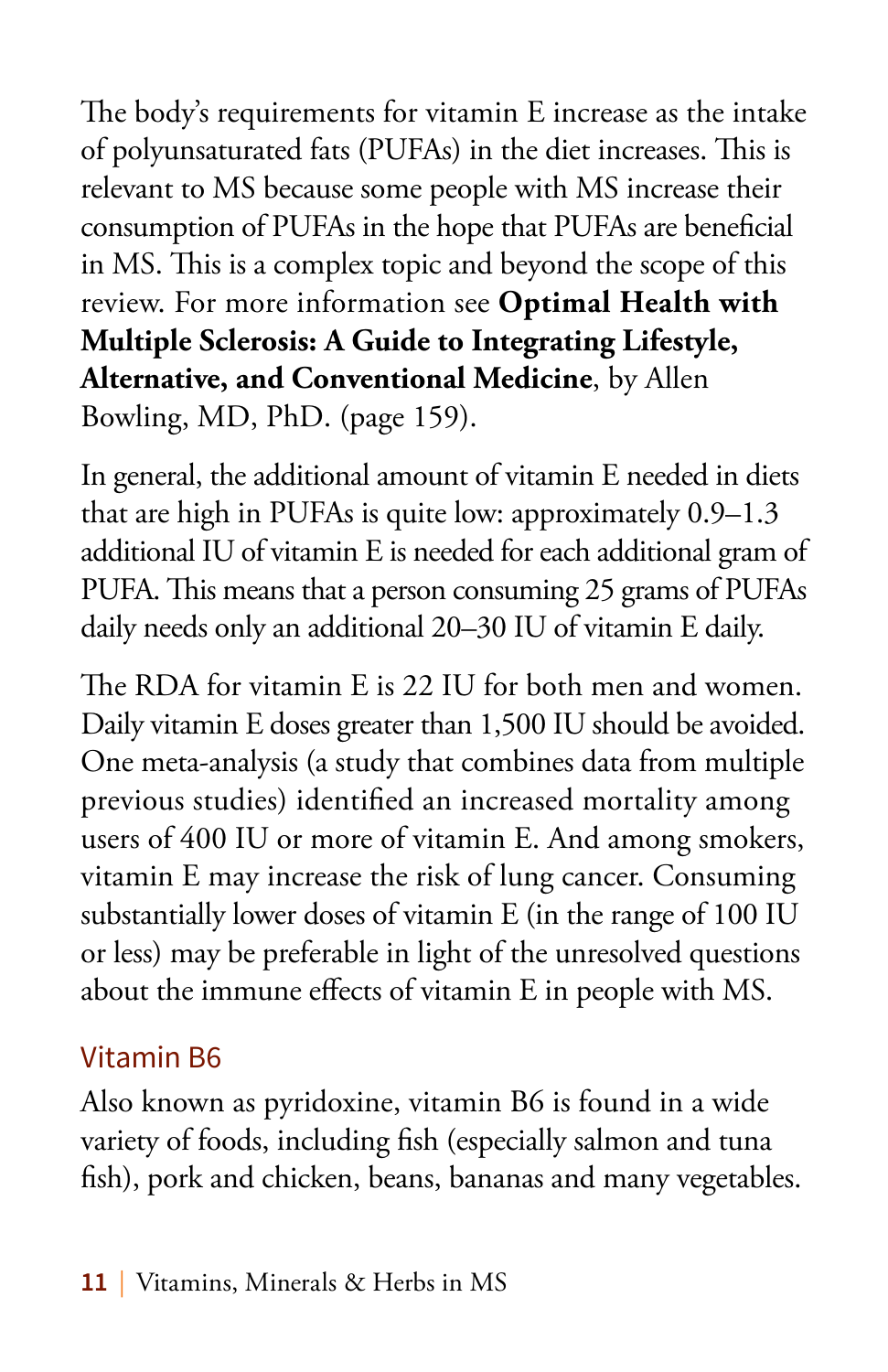Vitamin B6 is needed in amino acid conversions. Sometimes people with MS take a B complex vitamin based on the belief that it may help with their energy. Sometimes such B complex vitamins have relatively high doses of vitamin B6.

The RDA for vitamin B6 is 1.3–1.7 milligrams for adults ages 19–50.

High doses of pyridoxine can cause numbness, tingling or pain. Although this condition is generally reversible when supplementation is discontinued, symptoms associated with B6 overdose might mimic MS symptoms. High doses of vitamin B6, such as 1000 milligrams per day, seem to pose the greatest risk of these symptoms. However, doses as low as 50 milligrams per day may cause nerve symptoms as well.

### Vitamin B12

Also known as cobalamin, vitamin B12 is required for the production of red blood cells and for proper function of the nervous system. In fact, a severe vitamin B12 deficiency produces neurological symptoms similar to those seen in people with MS. Vitamin B12 is found in eggs, meat, poultry, shellfish and dairy products; the RDA is 2.4 micrograms per day for both men and women.

A variety of observations have suggested that there may be a relationship between vitamin B12 levels and MS. For example, some studies indicate that people with MS have low levels of vitamin B12 in their blood more frequently than the general population.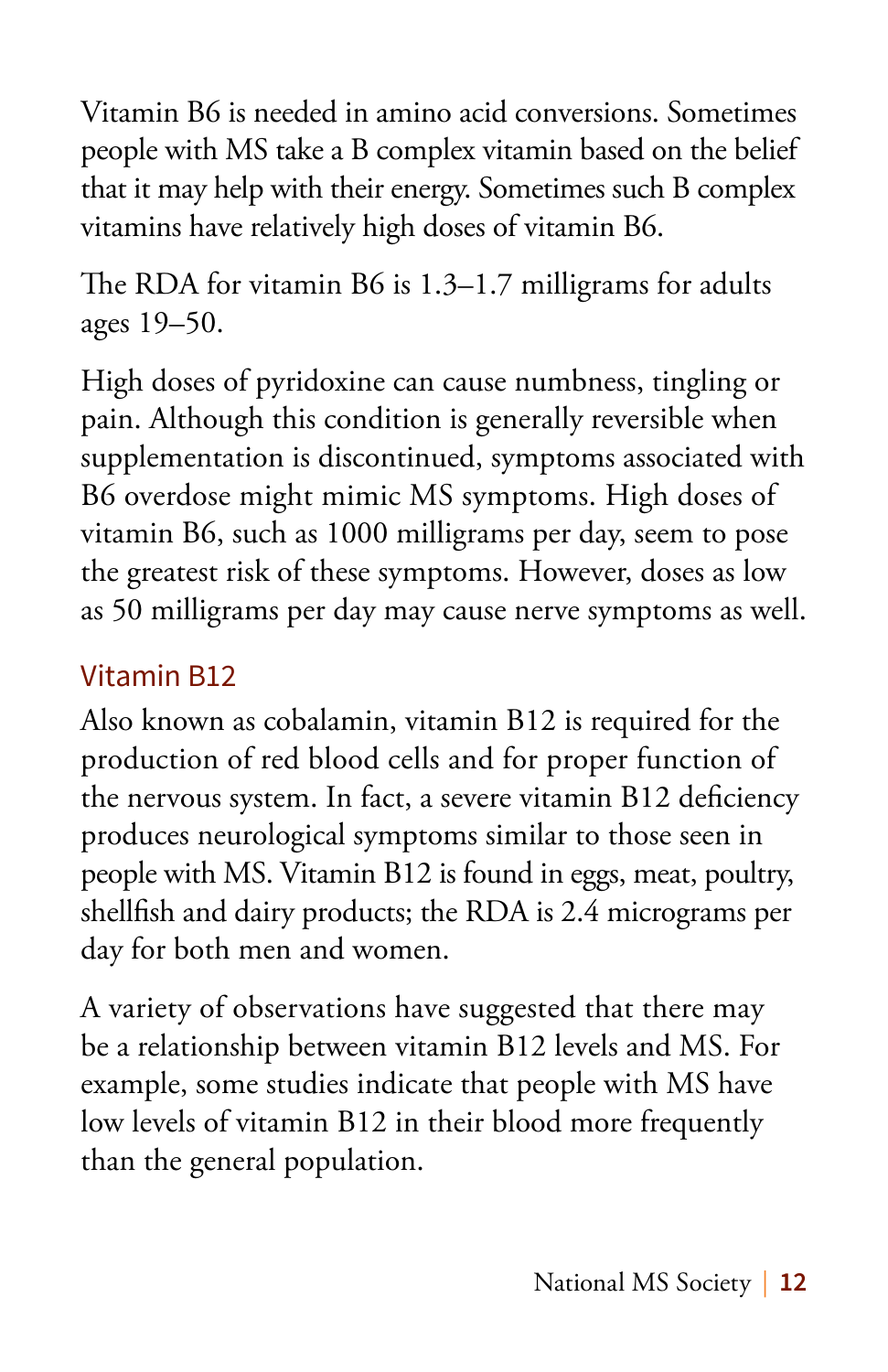For all people with MS to supplement with vitamin B12 on the basis of these associations would be a mistake. However, vitamin B12 deficiency can be evaluated through a blood test. People with low levels should use vitamin B12 supplementation. For people with MS with normal levels, there is no evidence that vitamin B12 supplementation either improves neurological symptoms or favorably alters the course of the disease.

## **Minerals**

Minerals are elements widely distributed in nature that perform diverse and critical roles in human health and disease. Three minerals — selenium, calcium and zinc are discussed here.

### Selenium

Selenium is a mineral that has antioxidant effects. For a brief review of the relevance of antioxidants in MS see page 8. As with the other antioxidants, it is difficult to determine the exact effect that selenium has on people with MS. Good sources of selenium include seafood, legumes, whole grains, low-fat meats and dairy products.

Some studies indicate that selenium levels may be lower in people with MS than in the general population. Partly based on that observation, some have speculated that increased amounts of selenium might have beneficial effects in people with MS. However, in a study using laboratory animals,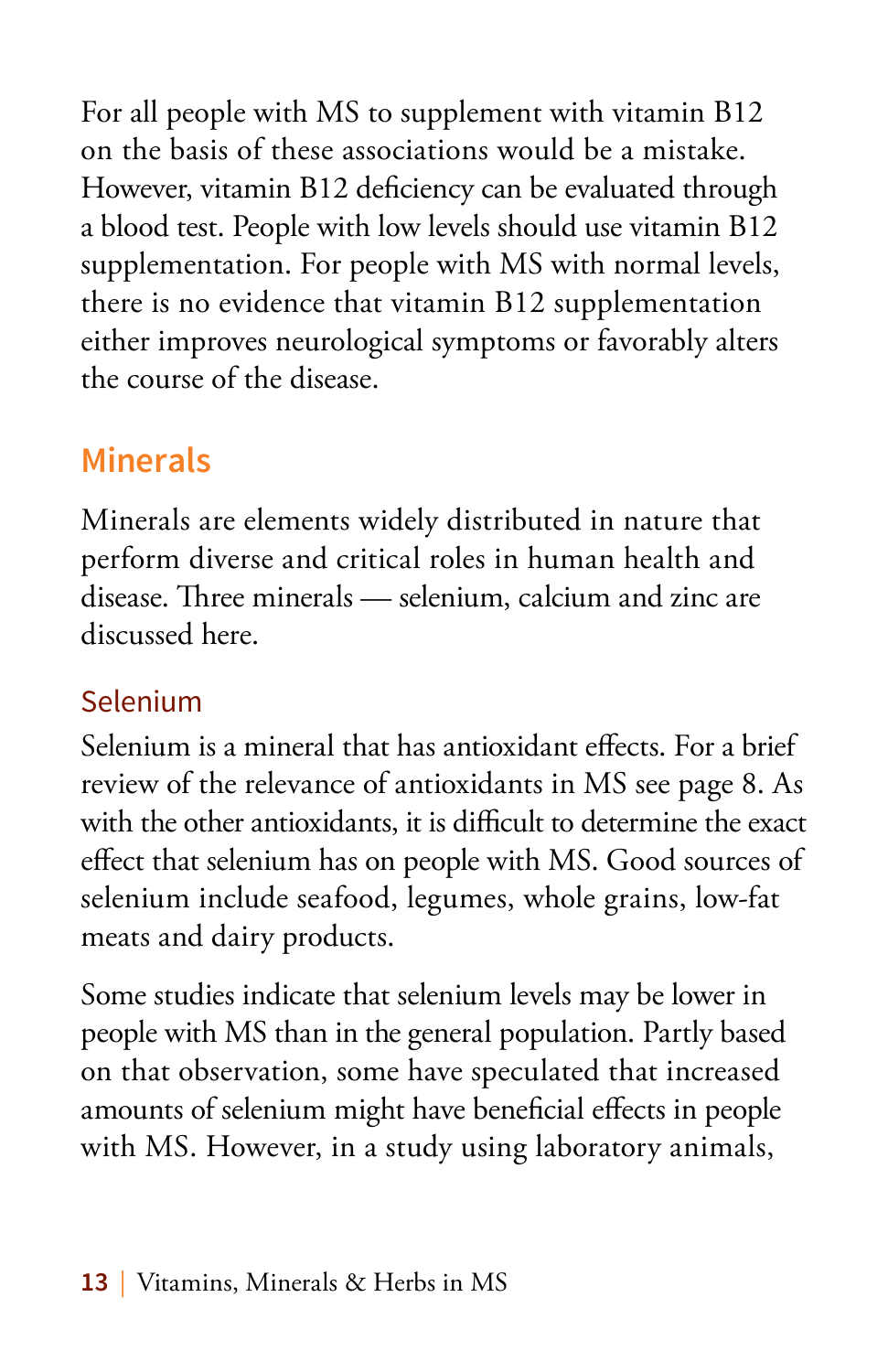selenium supplementation worsened an MS-like disease. Furthermore, selenium may increase the immune response, which may be undesirable in people who have MS.

For those 14 years of age and older, the RDA of selenium is 55 micrograms. Until more information is available, it may be best for people with MS to obtain selenium from foods or to use selenium supplements only in moderation. Toxic effects may occur with daily doses greater than 400 micrograms.

## Calcium

Important in the formation of teeth and bone and in the regulation of many body processes, calcium is the most abundant mineral in the human body. Good food sources for calcium include dairy products, eggs and green leafy vegetables.

An old hypothesis about the cause of MS connected it to calcium intake. Based on the studies of populations, the incidence of MS appeared linked to high intake of milk during childhood followed by a large or sudden reduction in milk drinking during adolescence. Very little evidence supports this hypothesis.

On the other hand, calcium is a critically important supplement for those who are at risk for osteoporosis. As indicated in the section on vitamin D above, many people with MS have risk factors for osteoporosis.

The RDA for adults is 1,000–1,200 milligrams of calcium per day. To avoid possible toxic effects, the maximum daily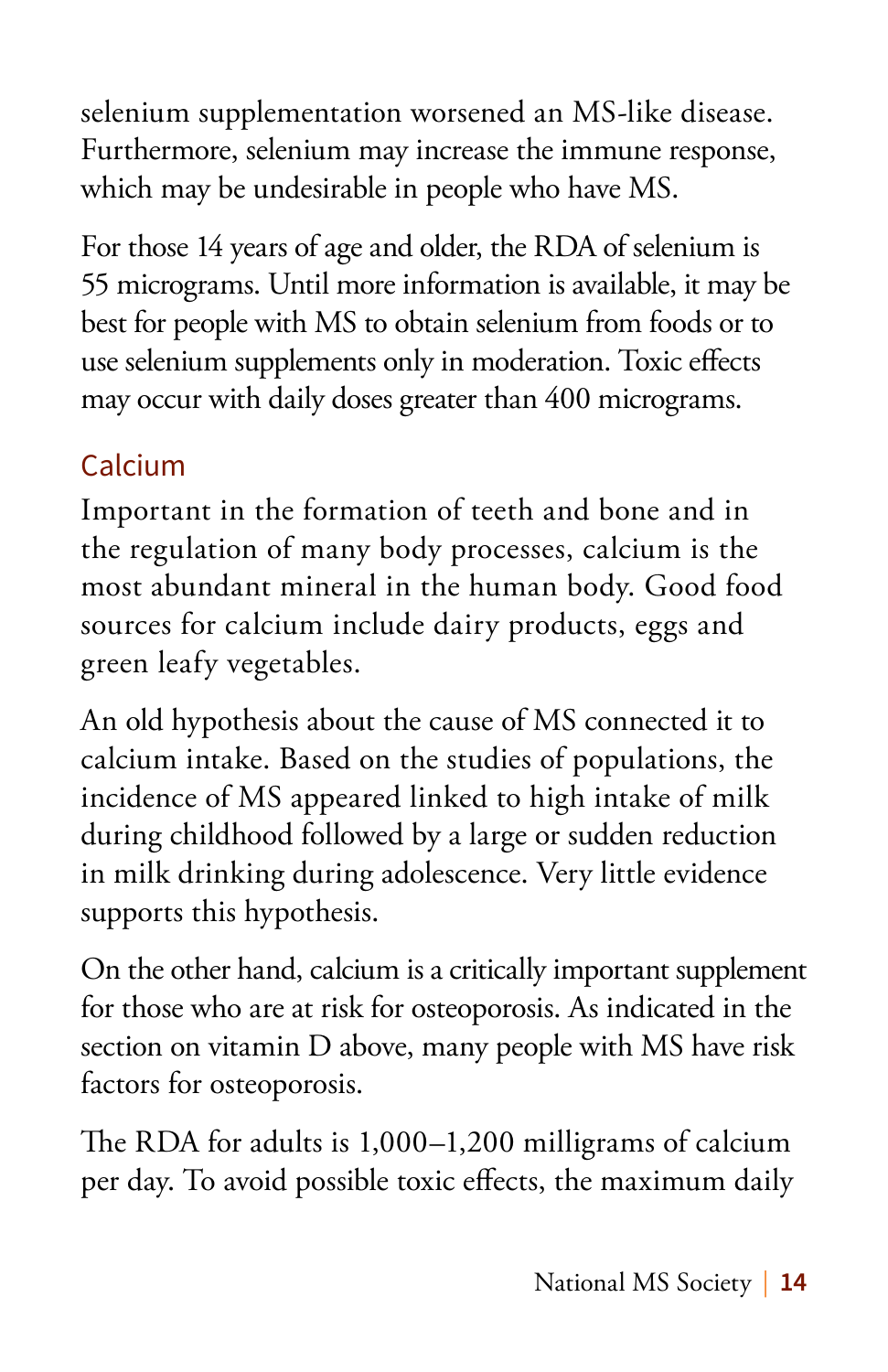dose should be 2,000 milligrams or less in those over age 50 and 2,500 milligrams or less in those between the ages of 19 and 50.

## Zinc

Zinc is a mineral that plays a role in many different processes in the body. The results of limited studies of MS and zinc are unclear. Some studies indicate that zinc levels are low in people with MS. Other studies indicate that zinc levels are high in MS; that zinc may activate the immune system; and that zinc supplementation may worsen an animal model of MS.

High dose supplementation with zinc can cause a deficiency of copper. Copper deficiency may then cause **copper-deficiency myelopathy**, a condition which causes neurological symptoms that may mimic the symptoms of MS.

The RDA for zinc is 11 mg for men and 8 mg for women. Given the uncertainties about zinc and MS, it would seem preferable for people with MS to avoid doses of zinc in excess of the RDA.

## **Herbs**

The word herb generally refers to a plant, or part of a plant, that can be used for medicinal purposes. Herbs, like drugs, interact with the cells of the body and can sometimes produce changes in body processes. The changes produced by both herbs and drugs may be beneficial, but they may also be harmful.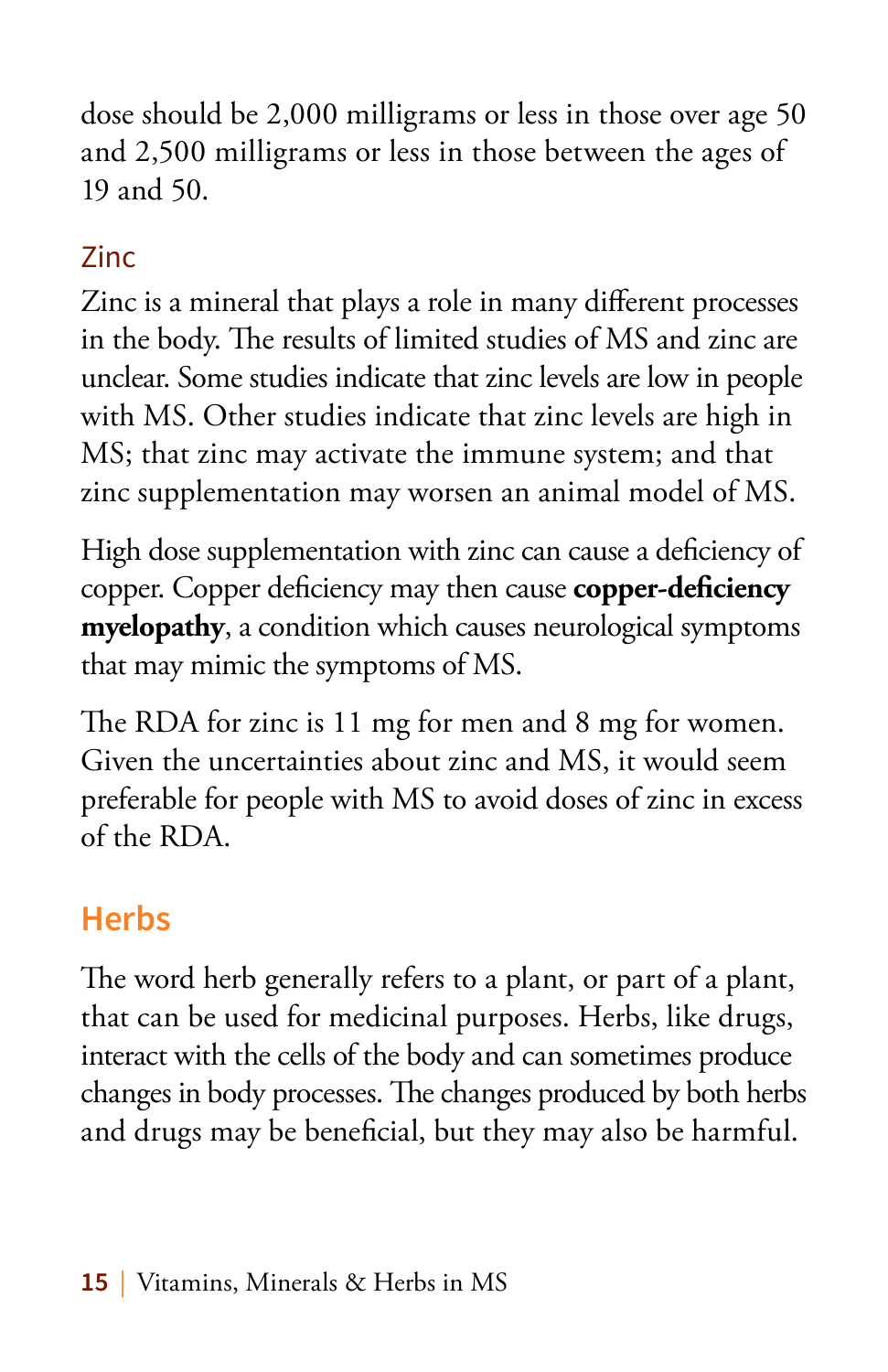To minimize the risk of harmful side effects, herbs should only be used with caution. Herb users should be aware of proper dosing, potential side effects, and potential drug-herb and herb-herb interactions. It is important to recognize that there are many unknown aspects to herbs. Specifically, herbs contain many different chemicals. The effects of these chemicals on the body, on different diseases (such as MS), and on drugs have not been fully determined. In addition, the quality and composition of herbal preparations currently marketed in the United States are extremely variable.

The herbs described below are among those commonly considered to have potential relevance to people with MS.

### Ginkgo Biloba

Ginkgo comes from one of the oldest tree species and has been used in China for medicinal purposes for thousands of years. Some, but not all, studies indicate that ginkgo may improve cognitive function in healthy people and also in those with dementia. However, ginkgo does not appear to improve cognitive function among people with MS. One small study in MS indicated that ginkgo may improve fatigue.

Ginkgo has antioxidant effects. It also inhibits a substance known as platelet activating factor (PAF). By inhibiting PAF, ginkgo can cause a decrease in the activity of certain immune cells. These activities provide theoretical support for the use of ginkgo to treat MS.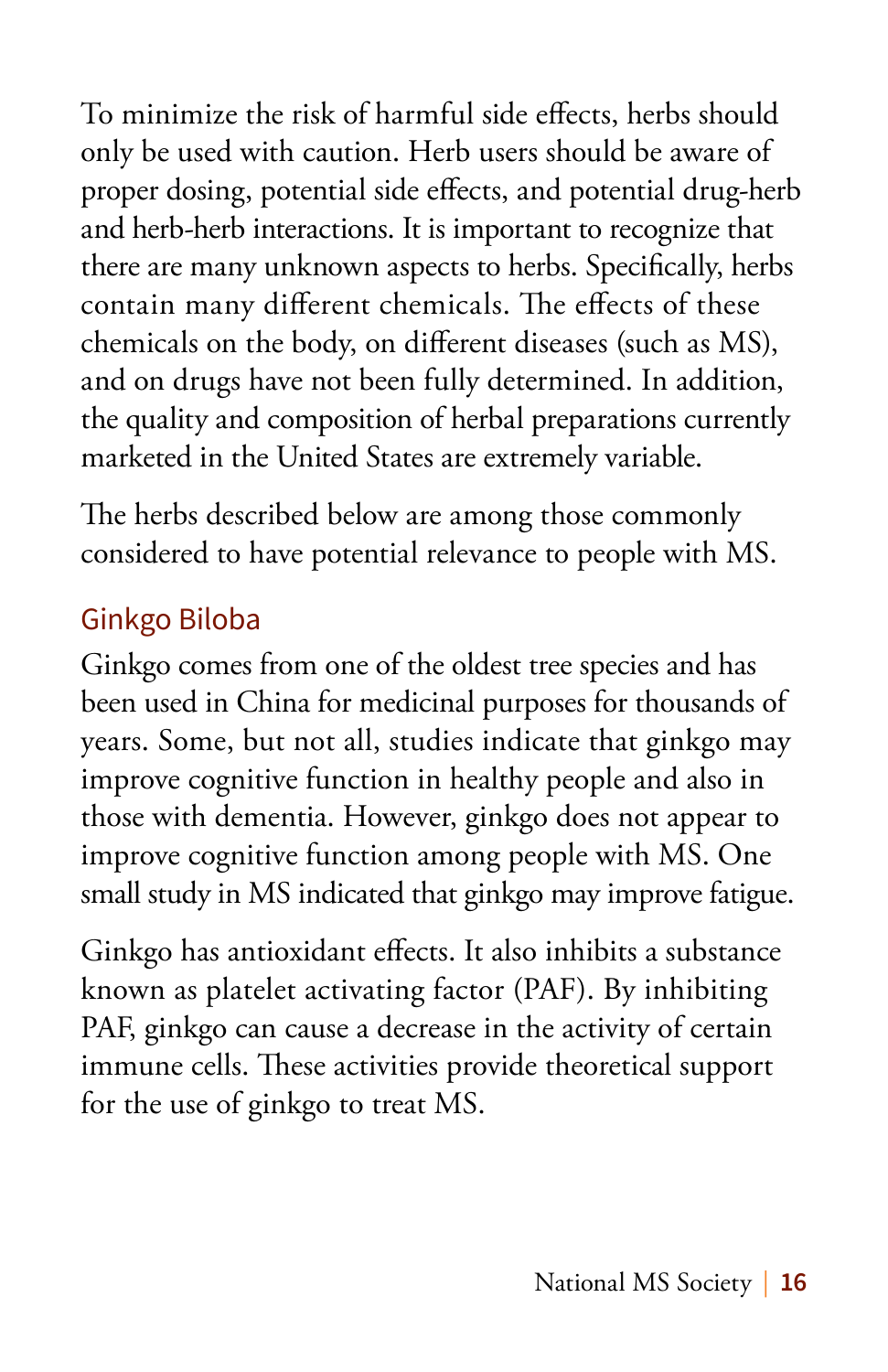Ginkgo has been studied in both the animal model of MS and in people with MS. In some animal model studies, ginkgo decreases disease activity. Two studies have been done in people. One suggested a benefit, but the larger of the two trials suggested no benefit. In that study, ginkgo was used to treat exacerbations, or attacks, of MS. The study did not consider whether ginkgo might have a role in preventing attacks or in improving MS-related cognitive dysfunction.

Few serious side effects with ginkgo supplementation are known. Ginkgo may inhibit blood clotting and therefore should be avoided by people with bleeding disorders, those who take blood-thinning medications and those undergoing surgery. Importantly, ginkgo may interact with many different prescription medications so its use should be discussed with healthcare providers.

#### Echinacea

Echinacea is a flowering plant native to North America and a member of the daisy (Asteraceae) family. Of the three species available, the best studied is **Echinacea purpurea**.

Some studies suggest that echinacea may be helpful for decreasing the duration and symptoms of the common cold, but many of these studies have been criticized by scientists for being poorly designed and performed. No definitive conclusion can be drawn regarding the efficacy of echinacea to treat colds.

Because viral respiratory infections may be linked to exacerbations or acute attacks of MS, treating colds or trying to prevent them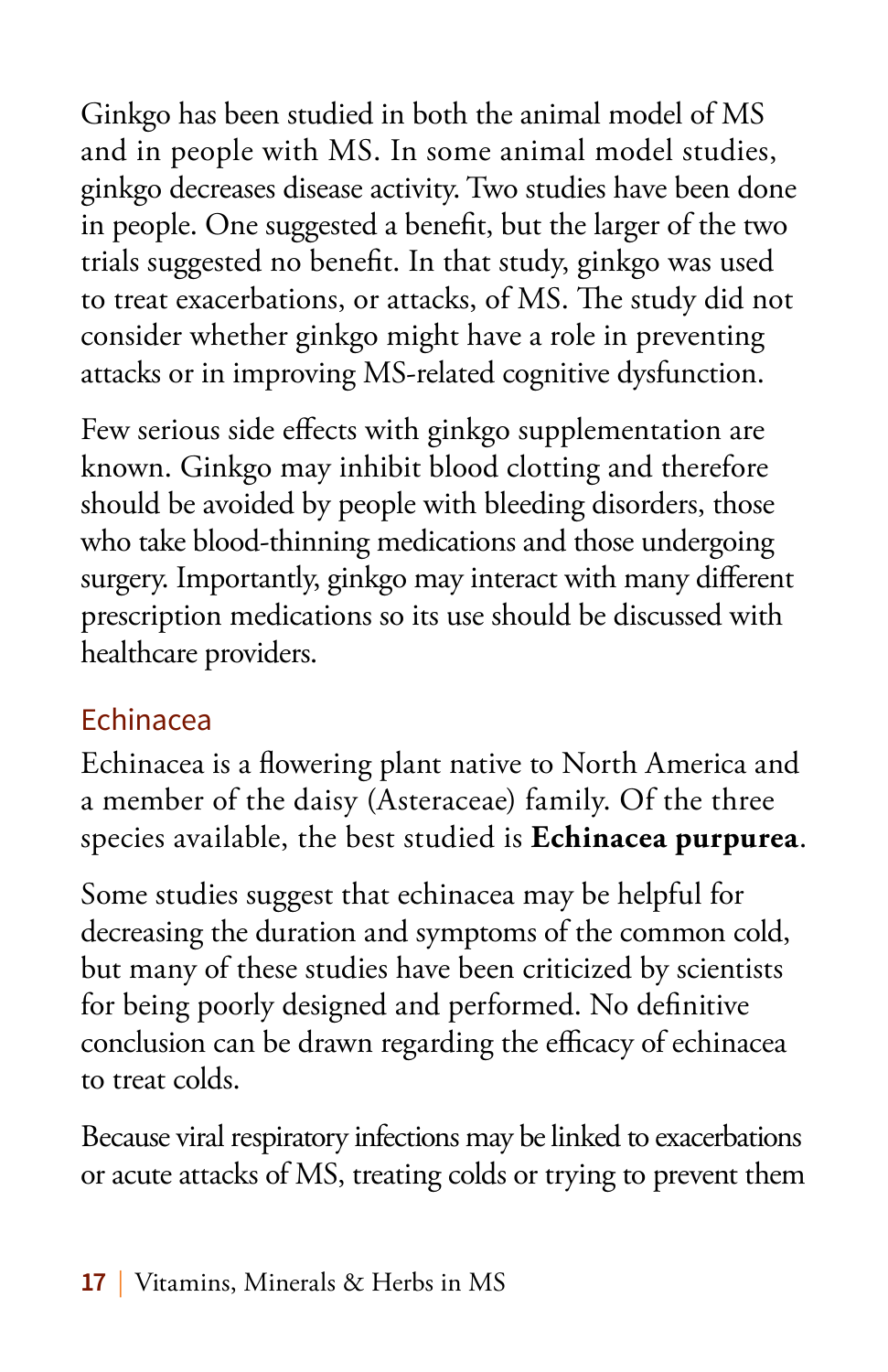with echinacea is an appealing strategy. The problem is that echinacea may stimulate the immune system. As has been described above, this is a theoretical risk for people with MS because their immune systems are already inappropriately stimulated. No study has been done to investigate this theoretical risk in people with MS.

### St. John's Wort

St. John's wort is a yellow flower that grows in many parts of the world. It is generally used as an antidepressant. Many, but not all, studies indicate that St. John's wort indeed has antidepressant effects. St. John's wort is generally well tolerated and no reported study has identified effects on the immune system that could be concerning to people with MS.

Interaction with other medications is one important risk of using this herb. St. John's wort appears to alter the body's metabolism of certain drugs, which may include birth control pills and drugs commonly used to treat heart disease, seizures, certain cancers and depression. Medications taken by people with MS that could possibly be affected by St. John's wort include alprazolam (Xanax®), carbamazepine (Tegretol®), imipramine (Tofranil), phenobarbital, phenytoin (Dilantin®), primidone (Mysoline®), and many different types of antidepressants, including tricyclic antidepressants (such as nortriptyline (Pamelor®) and amitriptyline (Elavil®), selective serotonin reuptake inhibitors (SSRIs) (such as fluoxetine (Prozac®), paroxetine (Paxil®), and sertraline (Zoloft®), and monoamine oxidase (MAO) inhibitors.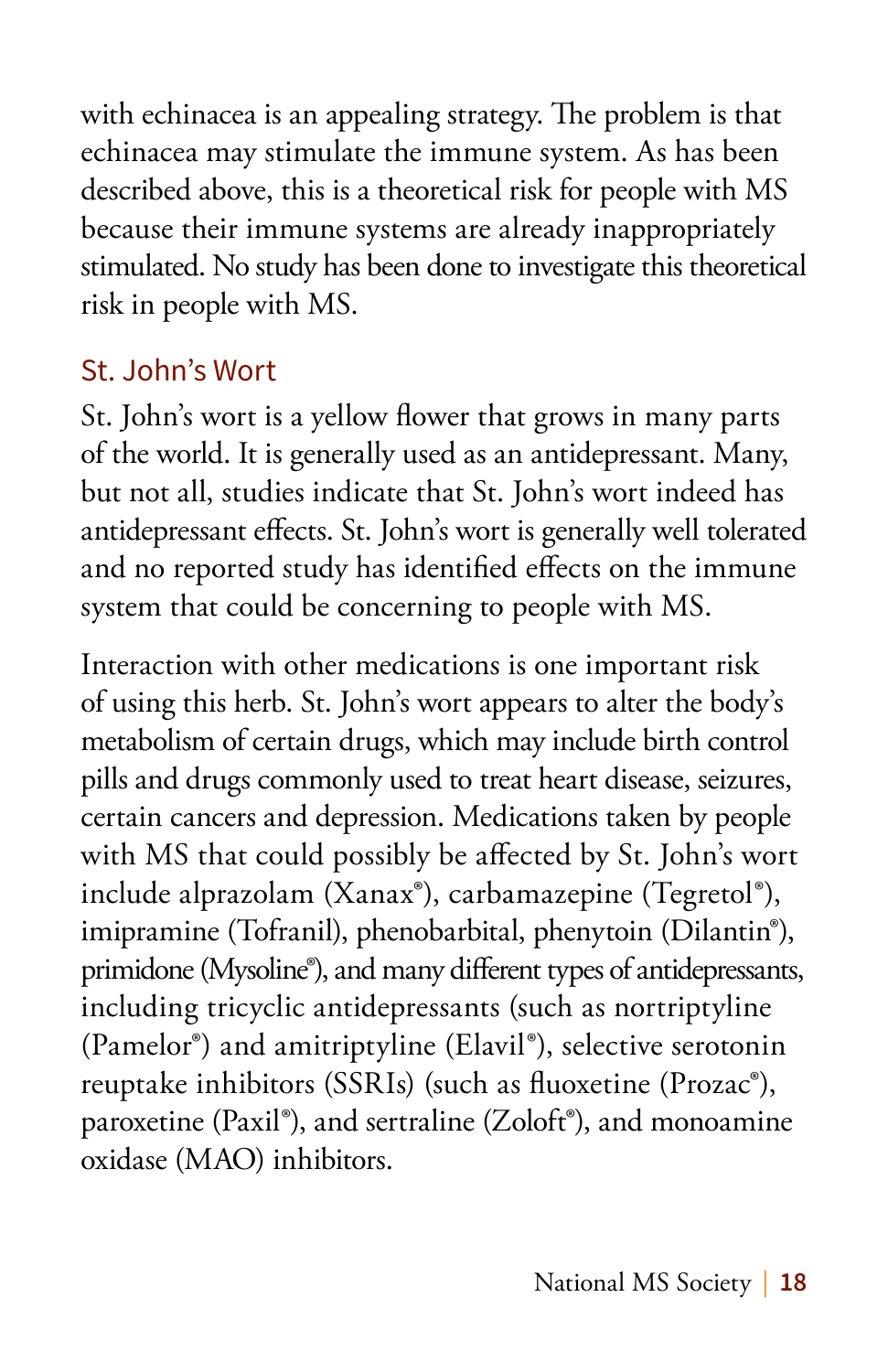There is a relatively high incidence of depression among people with MS. It is important to recognize that depression should not be self-diagnosed or self-treated. If you think that you may be a candidate for treatment with St. John's wort, you should first seek a professional evaluation. St. John's wort is **not** suitable for anyone with severe depression.

## Valerian

The unpleasant-smelling root of a flower called valerian is sometimes used as a sleep aid. (It is also sometimes used in root beer!) People with MS may have difficulty sleeping, and difficulties with sleep may contribute to MS-related fatigue. Thus, a sleep aid may be very useful to some people with MS.

A few well-designed trials not involving people with MS show that valerian can decrease the amount of time required to fall asleep without residual feelings in the morning. Valerian is usually well tolerated. However, its immune effects have not been studied.

People with fatigue should consider the possibility that their fatigue may worsen when they take valerian as it may have a lingering sedating effect. Also, valerian may increase the sedating effects of prescription medications such as diazepam (Valium®), baclofen (Lioresal®), and tizanidine (Zanaflex®).

## Asian Ginseng

Asian ginseng, also known as Panax ginseng, has been used for centuries by the Chinese for its supposed ability to enhance physical performance and resistance to stress and aging. The evidence in support of these vague claims is not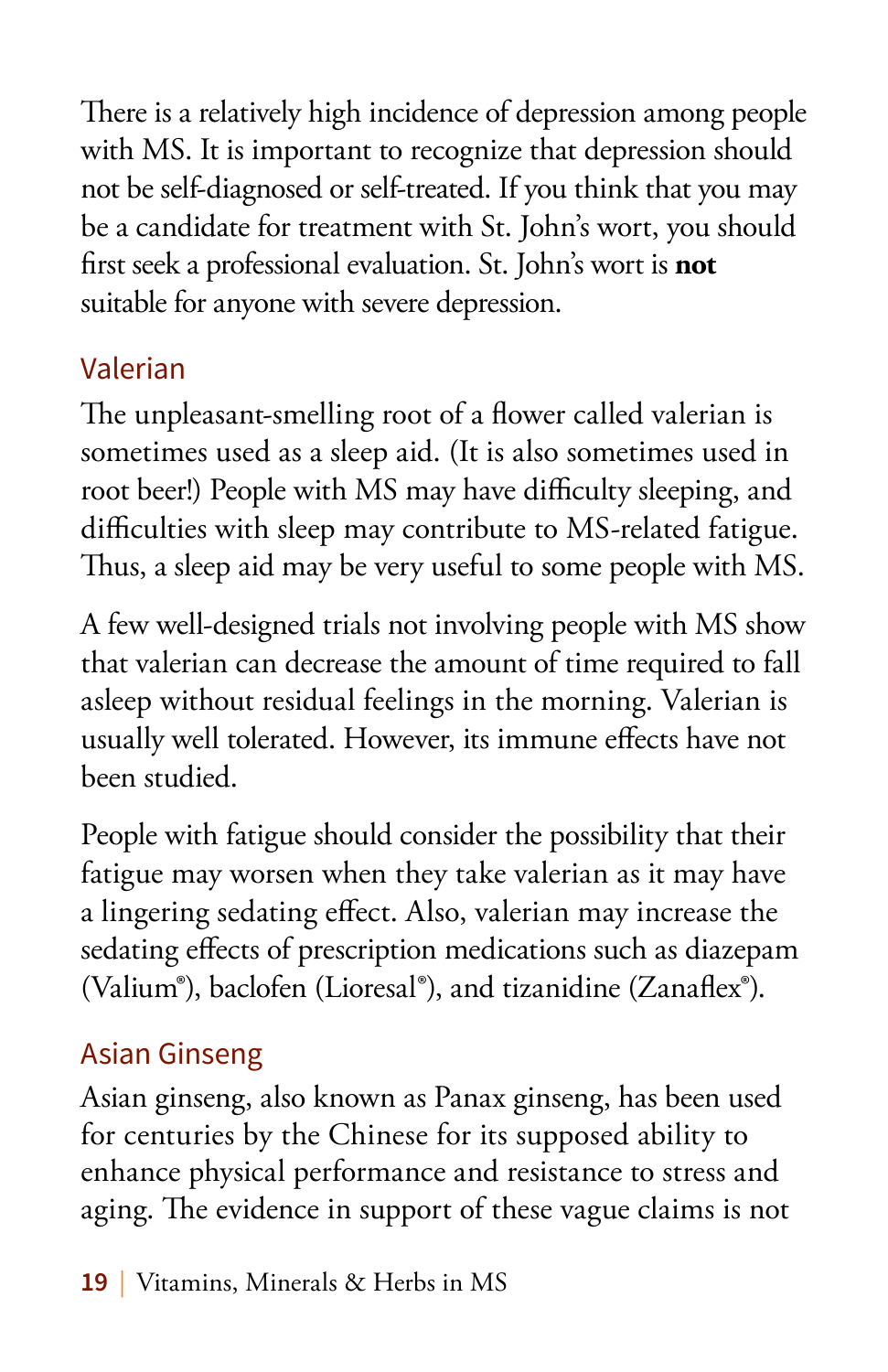very strong. One small MS study reported improvement in fatigue. Further studies in MS are needed. Studies in the general population have failed to find consistent benefits.

An herb that increases energy and strength would be of great use to people with MS who sometimes suffer from debilitating fatigue. Although some evidence suggests ginseng might be safe and beneficial in people with MS, other experiments raise the possibility that ginseng may stimulate the immune system in ways that may be detrimental to people with MS. In short, for people with MS, there is too little evidence to conclude whether ginseng is safe or not, and too little evidence to indicate if it provides any therapeutic effects.

### **Cranberry**

Cranberry is grown in bogs in North America for juice, jelly and seasonal decorations. Many people use the ripe fruit from this plant to prevent or treat urinary tract infections.

Evidence suggests that cranberries prevent bacteria from sticking to the cells that line the urinary tract. This unique action of cranberry is attributed to two compounds, fructose (a type of sugar), and another chemical known as proanthrocyanidin. Some, but not all, clinical trials of cranberry have shown that the herb prevents urinary tract infections. There is also some evidence that cranberry may kill bacteria directly.

Cranberry has very few side effects. A few case reports have suggested that cranberry juice may interact with warfarin (Coumadin® — a medication to treat or prevent blood clots), resulting in excessive bleeding. On the other hand, a short clinical trial failed to detect such an effect.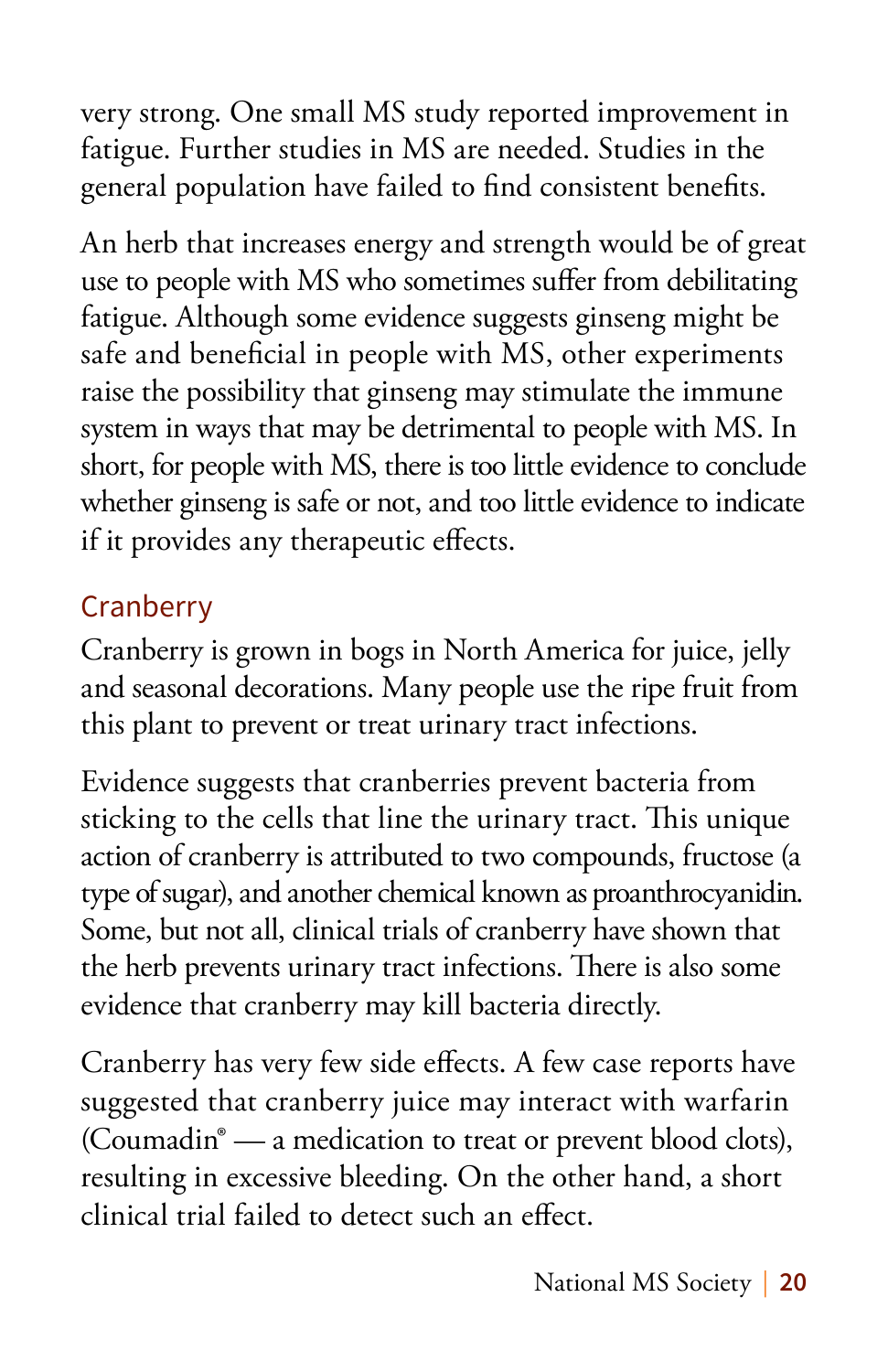Using cranberry tablets or juice to **prevent** urinary tract infections is reasonable for most people. Increased fluid intake and improved hygiene may also be helpful preventive measures. Cranberries should never be used to **treat** existing urinary tract infections. Urinary tract infections can have serious consequences for people with MS and require immediate antibiotic treatment from a physician to get them under control quickly.

## Medical Marijuana (Cannabis)

Marijuana is a name used for the dried leaves, flowers, stems and seeds of the Cannabis plant. It has been used for medicinal purposes for thousands of years. Marijuana contains chemicals known as cannabinoids that act on the central nervous system (CNS) in ways that may reduce some MS symptoms and perhaps slow disease activity. For more information about marijuana, visit **nationalMSsociety.org/marijuana**.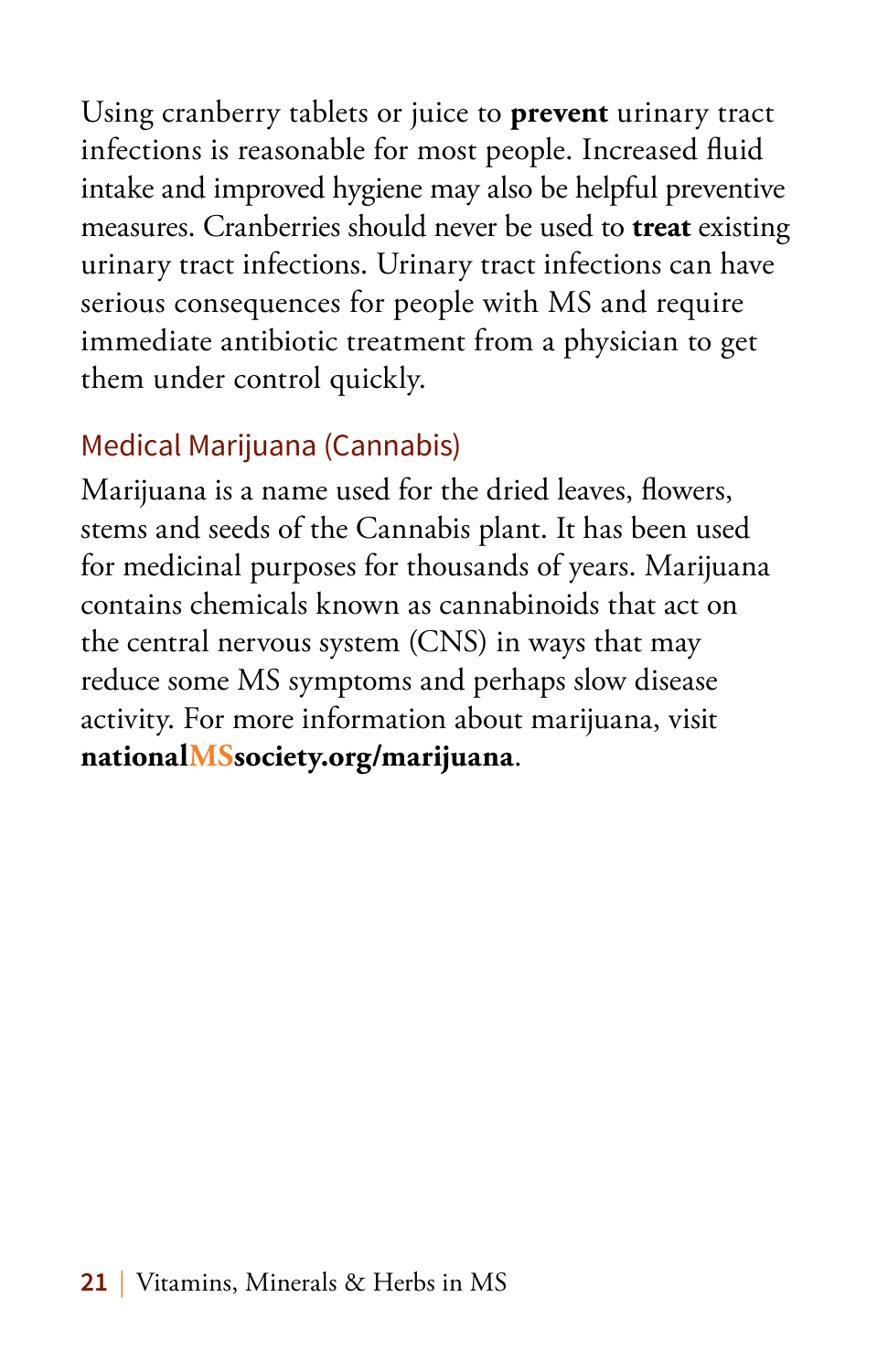# Conclusion

People with MS often consider using complementary and alternative medicine (CAM) as part of their efforts to live well and manage the disease and its symptoms. Because dietary supplements are not regulated in this country, being an educated and careful consumer is critically important, particularly with biologically based therapies such as the dietary supplements described here.

Nowhere in this booklet do we recommend any particular vitamin, mineral or herb. As with most complementary treatments, the evidence regarding dietary supplements is inconclusive. The lack of better evidence is frustrating. Nevertheless, an inquiry into complementary treatments can also be rewarding.

It may help restore a sense of control and hope to people who are struggling with an unpredictable disease. Hope and a good quality of life are tightly linked, and both should be cultivated.

We hope this booklet provides enough useful and specific information to allow more informed decision-making about the supplements we described. Just as importantly, we hope that it provides a framework for thoughtful consideration of other complementary treatments not discussed here.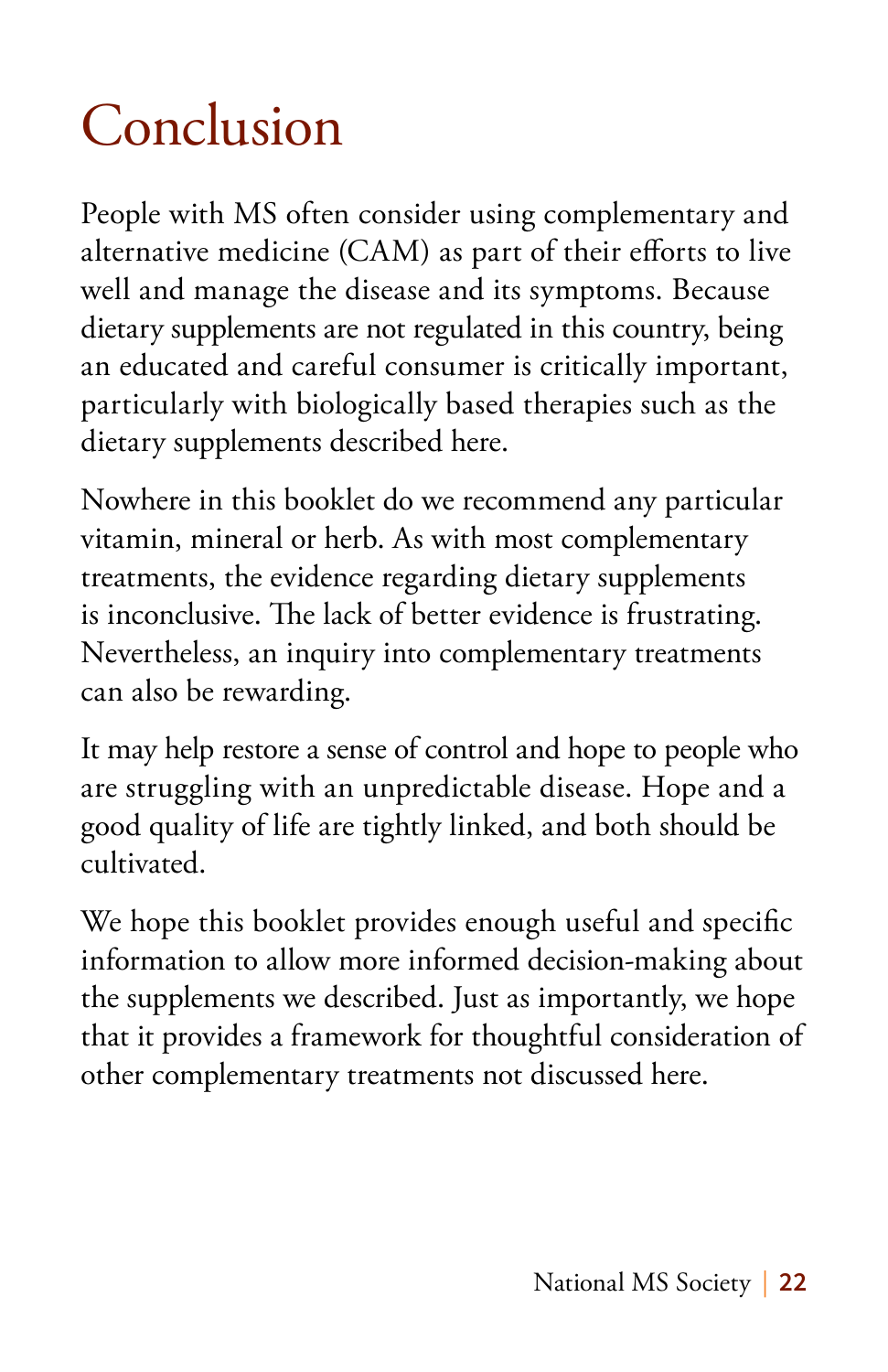## Resources

## **Online**

- $\blacksquare$  Regularly updated information focused on CAM and MS. This site is managed and maintained by Dr. Allen Bowling. Website: **neurologycare.net**.
- $\blacksquare$  The National MS Society offers local referrals, education programs, counseling, self-help groups, and other booklets and brochures on MS. Website: **nationalMSsociety.org**
- $\blacksquare$  MedlinePlus is the National Institutes of Health's website for patients and their families and friends. Browse dietary supplements and herbal remedies to learn about their effectiveness, usual dosage and drug interactions. Website: **medlineplus.gov/druginfo/herb\_All.html**

## **Books**

There are many non-technical books on CAM. One book that specifically deals with CAM and MS is:

■ Bowling A.C. **Optimal Health with Multiple Sclerosis: A Guide to Integrating Lifestyle, Alternative, and Conventional Medicine**. New York: Demos Medical Publishing, 2014. Website: **demoshealth.com**. Tel: 800-532-8663.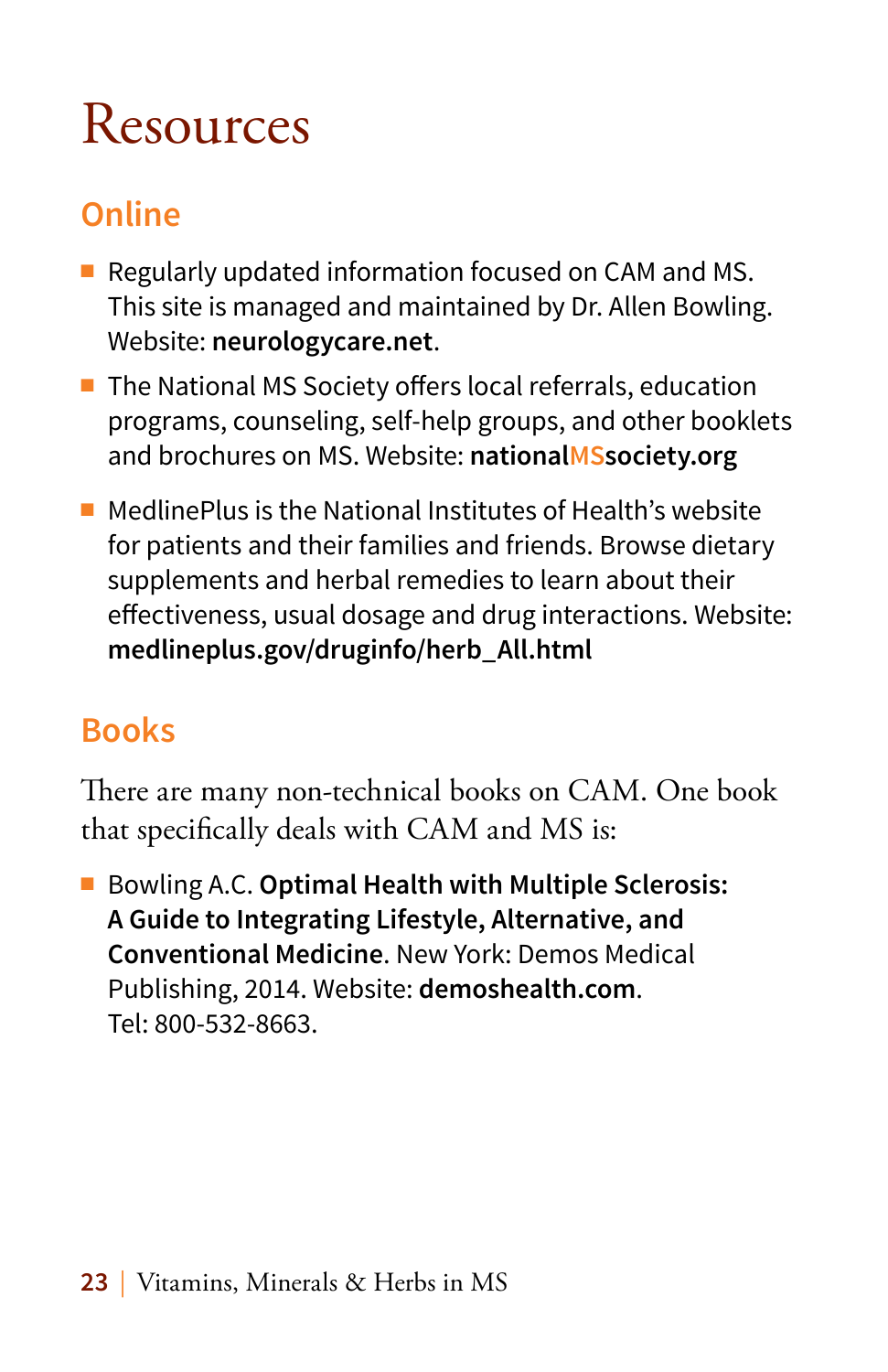Detailed technical resources include:

- $\blacksquare$  Bowling A.C. Complementary and alternative medicine: practical considerations. In Rae-Grant A, Fox R, Bethoux F, eds. **Multiple Sclerosis and Related Disorders: Diagnosis, Medical Management, and Rehabilitation**. New York: Demos, 2018, 243-249.
- Bowling A.C. Complementary and alternative medicine: Risks and benefits. In: Samkoff L and Goodman A. **Multiple Sclerosis and CNS Inflammatory Disorders**. Hoboken, NJ: John Wiley & Sons, 2014, pp. 91-101.
- Brinker F. **Herbal Contraindications and Drug Interactions.** OR: Eclectic Medical Publishers, 2010.
- Jellin J.M., Batz F., Hitchens K., et al. **Natural Medicines Comprehensive Database**. Stockton, CA: Therapeutic Research Faculty, 2015.
- Ulbricht CE, Basch EM, eds. Natural Standard Herb and **Supplement Reference: Evidence-Based Clinical Reviews**. St. Louis: Elsevier-Mosby, 2005.

Note: The above-mentioned books may be available at your public library.

## **Sources of Information on Health Fraud**

- National Council Against Health Fraud. Website: **ncahf.org**. Tel: 919-533-6009.
- <sup>n</sup> **Quackwatch**. Website: **quackwatch.com**.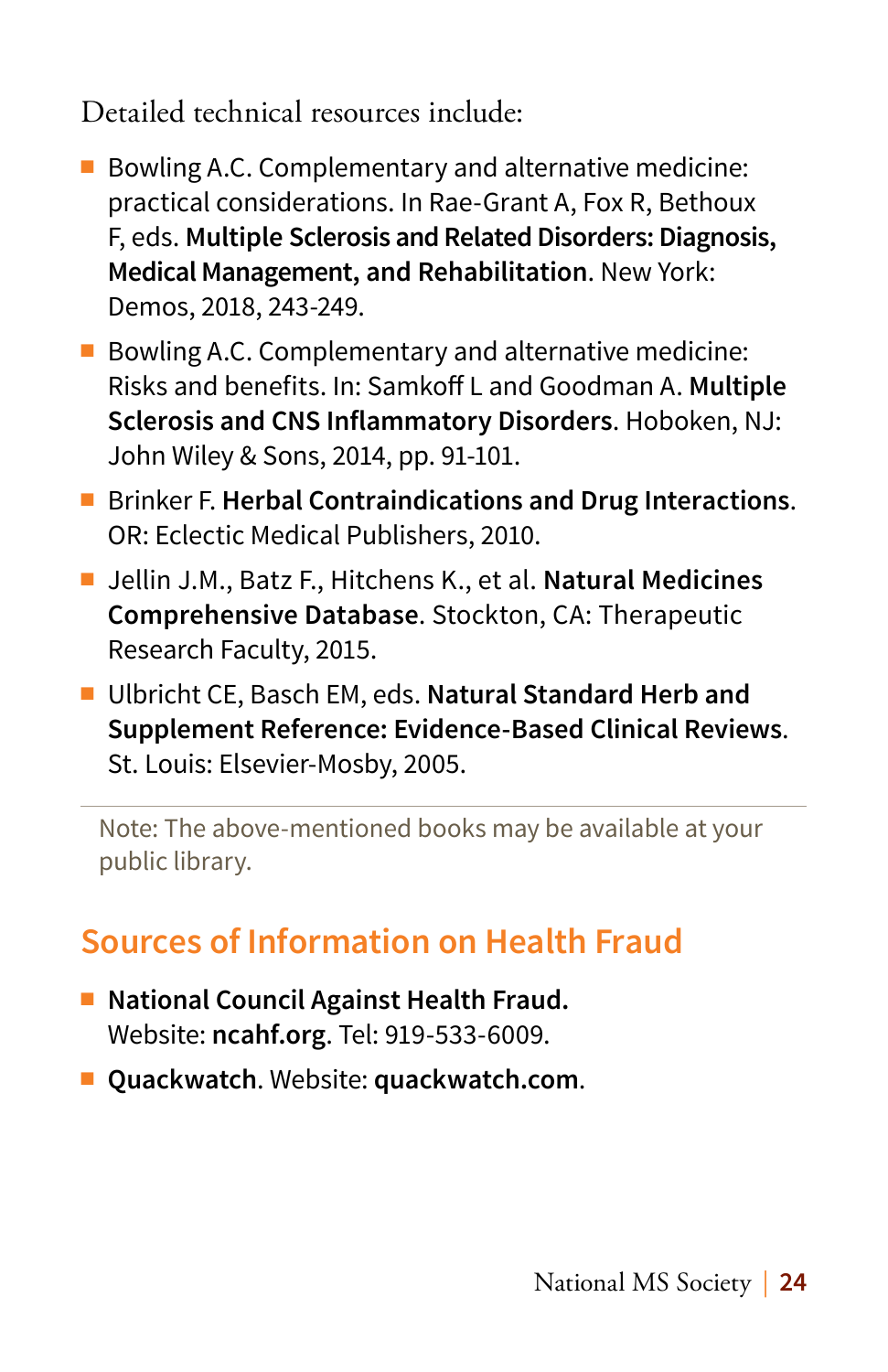## **Federal Government Sources**

- Federal Trade Commission, Consumer Response Center. Investigates false advertising. 600 Pennsylvania Avenue, NW, Washington, DC 20580. Website: **ftc.gov.** Tel: 202-326-2222.
- **Food and Drug Administration**. In 1988, the FDA established the National Health Fraud Unit to fight medical fraud. This unit helps coordinate federal, state, and local regulatory actions against fraudulent products and practices. 10903 New Hampshire Avenue, Silver Spring, MD 20993. Website: **fda.gov.** Tel: 888-463-6332.
- National Center for Complementary and Integrated **Health (NCCIH)**. The mission of the NCCIH is to define the usefulness and safety of complementary interventions and their role in improving health. 9000 Rockville Pike, Bethesda, MD 20892.

Website: **nccam.nih.gov**. Email: **info@nccam.nih.gov**. Tel: 888-644-6226. TTY: 866-464-3615.

**25** | Vitamins, Minerals & Herbs in MS Coumadin® is a registered trademark of Bristol-Myers Squibb Pharma Company. Dilantin® is a registered trademark of Warner-Lambert Co. Elavil® is a registered trademark of Zeneca, Inc. Lioresal® is a registered trademark of Ciba Geigy Corp. Mysoline® is a registered trademark of Valeant Pharmaceuticals. Pamelor® is a registered trademark of Mallinckodt, Inc. Prozac® is a registered trademark of Eli Lilly and Co. Paxil® is a registered trademark of SmithKline Beecham Corp. Tegretol® is a registered trademark of Novartis Corp. Valium® is a registered trademark of Roche Products, Inc. Xanax® is a registered trademark of Pharmacia & UpJohn Zanaflex® is a registered trademark of Elan Pharmaceuticals Inc. Zoloft<sup>®</sup> is a registered trademark of Pfizer, Inc.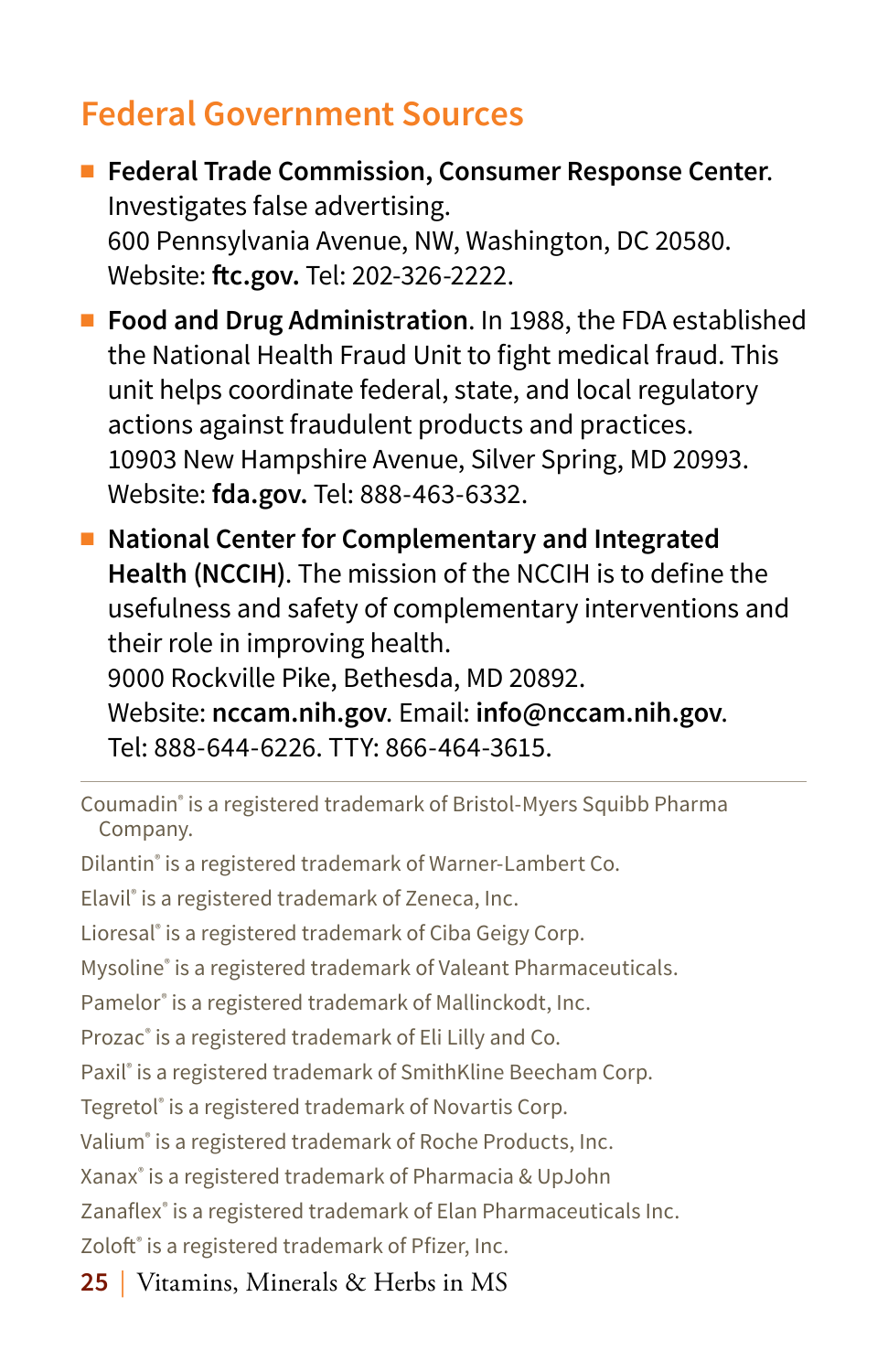## **Notes**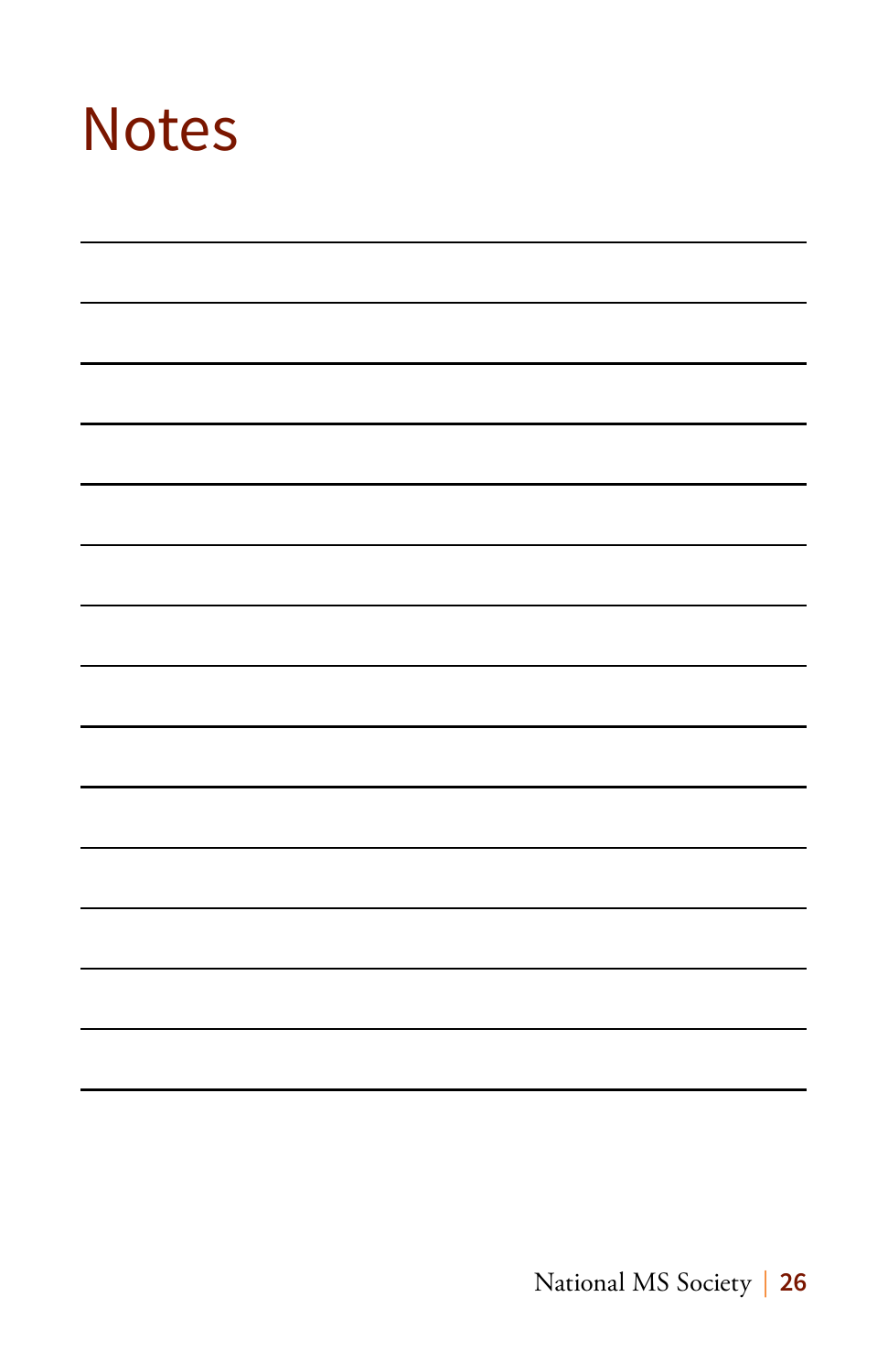## Notes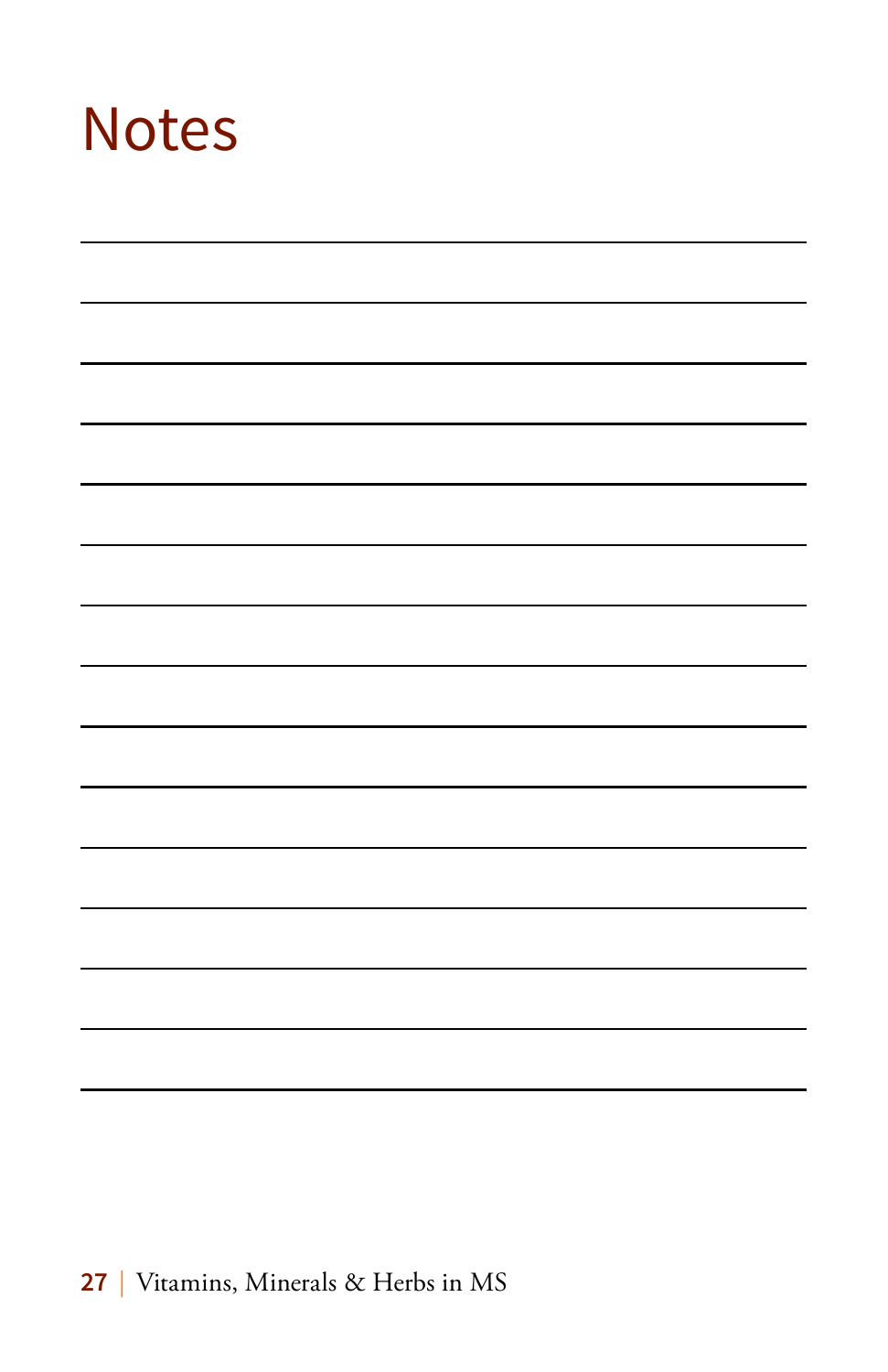The National Multiple Sclerosis Society ("Society") is proud to be a source of information on multiple sclerosis related topics. The information provided is based on professional advice, published experience, and expert opinion, but does not constitute medical or legal advice. For specific medical advice, consult a qualified physician. For specific legal advice, consult a qualified attorney.

The Society does not endorse products, services or manufacturers. Such names appear here solely because they are considered helpful information. The Society assumes no liability for the recipient's use of any product or service mentioned. The Society does not independently verify whether the information provided by each service provider is accurate. The Society undertakes no responsibility to verify whether the service provider is appropriately licensed and certified and has applicable insurance coverage.

Early and ongoing treatment with an FDA-approved therapy can make a difference for people with multiple sclerosis. Learn about your options by talking to your healthcare professional and contacting the National MS Society at **nationalMSsociety.org** or 1-800-344-4867.

The Society publishes many other resources about various aspects of MS. Visit **nationalMSsociety.org/brochures** or call 1-800-344-4867.

## **Other popular resources include:**

- Acupuncture and MS: The Basic Facts
- $\blacksquare$  Clear Thinking About Alternative Therapies
- Managing MS Through Rehabilitation
- Taming Stress in Multiple Sclerosis